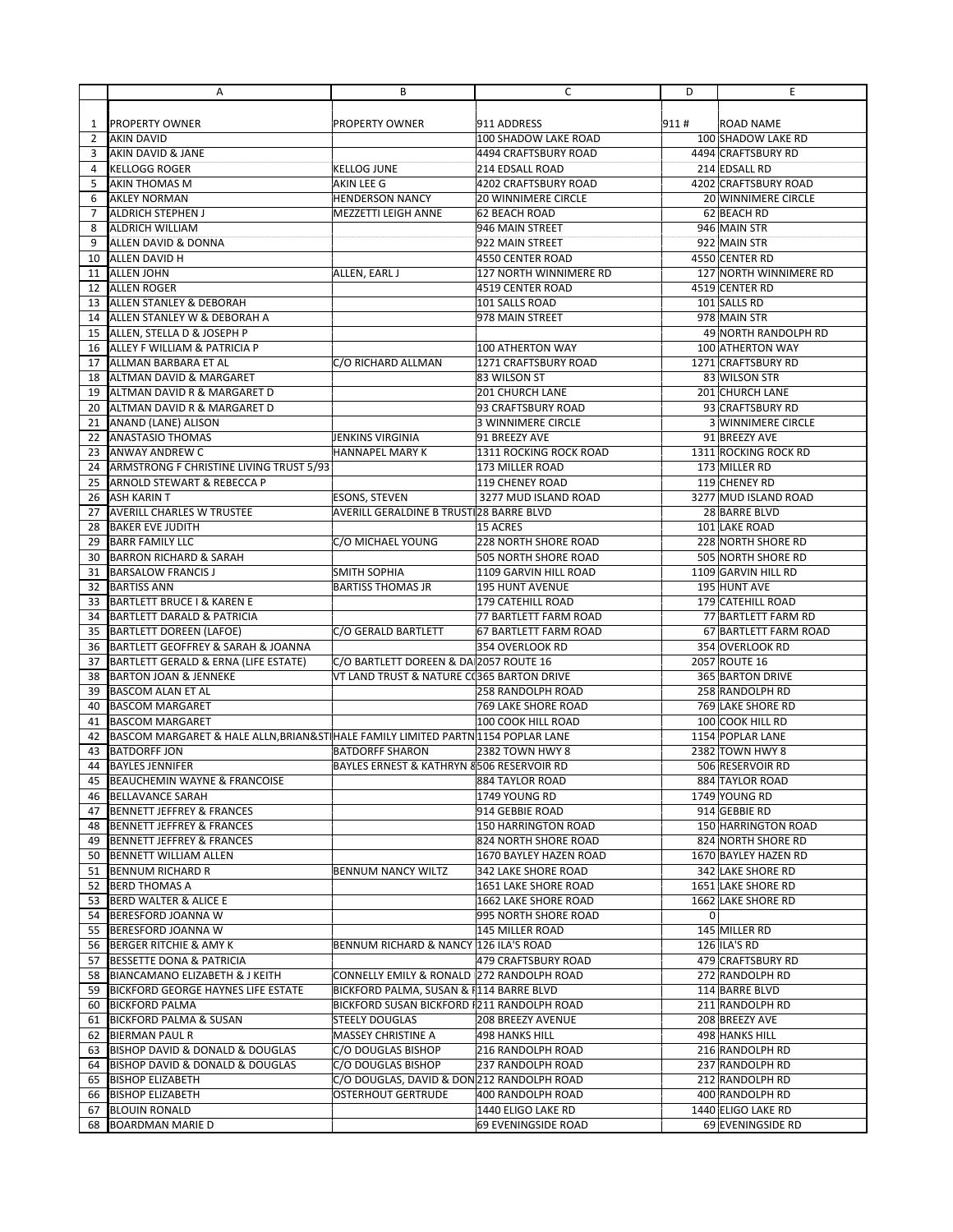|            | Α                                                                         | В                                             | C                                         | D | Ε                                       |
|------------|---------------------------------------------------------------------------|-----------------------------------------------|-------------------------------------------|---|-----------------------------------------|
| 69         | BOESTER, GREGORY & MARIAN WRIGHT                                          |                                               | 151 BIRCH LANE                            |   | 151 BIRCH LANE                          |
| 70         | <b>BOK JOAN &amp; MARTIN HALL TRUSTEES</b>                                | JOAN T. BOK 1992 TRUST                        | 4439 CRAFTSBURY ROAD                      |   | 4439 CRAFTSBURY RD                      |
| 71         | <b>BOLIO PETER J JR</b>                                                   |                                               | 348 THE BEND ROAD                         |   | 348 THE BEND RD                         |
| 72         | <b>BOMBARD PAULINE V &amp; ANDRE M</b>                                    |                                               | 971 ELIGO LAKE RD                         |   | 971 ELIGO LAKE RD                       |
| 73         | <b>BOONE ROGER &amp; ROSE</b>                                             |                                               | 523 THE BEND RD                           |   | 523 THE BEND RD                         |
| 74         | <b>BOONE ROGER AND ROSE</b>                                               |                                               | <b>35.7 ACRES</b>                         |   | 488 THE BEND ROAD                       |
| 75         | <b>BORLAND ROBERTA &amp; CAROLYN</b>                                      |                                               | 110 SPARHAWK ROAD                         |   | 110 SPARHAWK RD                         |
| 76         | <b>BOUTIN (NEWBURN) IRENE I</b>                                           |                                               | 1167 TOWN HWY 8                           |   | 1167 TOWN HWY 8                         |
| 77         | <b>BOWERS ALICE C, TRUSTEE</b>                                            | <b>BOWERS LAND TRUST</b>                      | 420 NORTH SHORE ROAD                      |   | 420 NORTH SHORE RD                      |
| 78         | <b>BOWLEY PENNY L</b>                                                     |                                               | 6785 ROUTE 16                             |   | 6785 ROUTE 16                           |
| 79         | BOYD RALPH S JR & SUSANNE P                                               |                                               | 277 BAYLEY HAZEN ROAD                     |   | 277 BAYLEY HAZEN RD                     |
| 80         | <b>BOYD SUSANNE ET AL</b>                                                 | PERRY JOHN R JR, ET AL                        | 1516 LAKE SHORE ROAD                      |   | 1516 LAKE SHORE RD                      |
| 81         | <b>BRADY GEORGE &amp; CYNTHIA</b><br><b>BRAUN HELEN H</b>                 |                                               | <b>761 CRAFTSBURY ROAD</b>                |   | <b>761 CRAFTSBURY RD</b>                |
| 82<br>83   | <b>BREEN TIMOTHY &amp; SUSAN, TRUSTEES</b>                                | LIVING TRUST AGREEMENT D 414 EDSALL ROAD      | 178 BAKER HILL ROAD                       |   | 178 BAKER HILL RD<br>414 EDSALL RD      |
| 84         | BREITMEYER KENNETH M & JUDITH A                                           |                                               | 1217 GARVIN HILL ROAD                     |   | 1217 GARVIN HILL RD                     |
| 85         | <b>BRIGHAM ROBERT &amp; ANNE</b>                                          |                                               | 184 GEBBIE ROAD                           |   | 184 GEBBIE RD                           |
| 86         | <b>BRISTOL STEVEN &amp; KAREN</b>                                         |                                               | 377 NORTH SHORE ROAD                      |   | 377 NORTH SHORE RD                      |
| 87         | <b>BROAD PETER &amp; YOLANDA</b>                                          |                                               | 435 LONG POND ROAD                        |   | 435 LONG POND RD                        |
| 88         | <b>BROCHU ARTHUR K &amp; JULIE</b>                                        |                                               |                                           |   | 4841 CENTER ROAD                        |
| 89         | <b>BROCHU DARLEEN P ESTATE</b>                                            | C/O CLAIRE NEUMANN                            | 1020 THE BEND RD                          |   | 1020 THE BEND RD                        |
| 90         | <b>BROCHU DARLENE ESTATE</b>                                              | C/O CLAIRE NEUMANN                            | 1425 BAYLEY HAZEN ROAD                    |   | 1425 BAYLEY HAZEN RD                    |
| 91         | <b>BROCHU DARLENE ESTATE</b>                                              | C/O CLAIRE NEUMANN                            | <b>30 ALS AVENUE</b>                      |   | 30 AL'S AVE                             |
| 92         | <b>BROCHU DARLENE ESTATE</b>                                              | <b>C.O CLAIRE NEUMANN</b>                     | 285 ALS AVENUE                            |   | <b>285 AL'S AVE</b>                     |
| 93         | <b>BROCHU DARLENE ESTATE</b>                                              | C/O CLAIRE NEUMANN                            | 301 ALS AVENUE                            |   | 301 AL'S AVE                            |
| 94         | <b>BROCHU MARY</b>                                                        |                                               | 180 ALS AVENUE                            |   | 180 AL'S AVE                            |
| 95         | <b>BROCHU RONALD</b>                                                      |                                               | <b>86 ALS AVENUE</b>                      |   | 86 AL'S AVENUE                          |
| 96         | <b>BROWN ANDREW &amp; ELIZABETH</b>                                       |                                               | 441 NORTH SHORE ROAD                      |   | 441 NORTH SHORE RD                      |
| 97         | <b>BROWN ANDREW &amp; ELIZABETH</b>                                       |                                               | 474 NORTH SHORE ROAD                      |   | 474 NORTH SHORE RD                      |
| 98         | <b>BROWN ANDREW &amp; ELIZABETH</b>                                       |                                               | 811 NORTH SHORE ROAD                      |   | 811 NORTH SHORE RD                      |
| 99         | <b>BROWN ANDREW &amp; ELIZABETH</b>                                       |                                               | 7 HOWARD'S END                            |   | 7 HOWARD'S END                          |
| 100        | <b>BROWN ANDREW &amp; ELIZABETH</b>                                       |                                               | 9 HOWARD'S END                            |   | 9 HOWARD'S END                          |
| 101        | <b>BROWN GARY K</b>                                                       | MCCOY JULIE A                                 | OFF CENTER ROAD                           |   | 4515 CENTER RD                          |
| 102<br>103 | <b>BROWN HENRY I III TRUSTEE</b><br><b>BROWN HENRY I &amp; CAROLINE S</b> | VT QUALIFIED PERS RESIDEN(135 CRAFTSBURY ROAD | 38 BEACH ROAD                             |   | 135 CRAFTSBURY RD<br>38 BEACH RD        |
| 104        | <b>BROWN KENNETH</b>                                                      |                                               | 833 TAYLOR ROAD                           |   | 833 TAYLOR RD                           |
| 105        | <b>BROWN KENNETH W SR LIFE ESTATE</b>                                     | BROWN DONNA & LAMSDEN 51 VIRGINIA LANE        |                                           |   | 51 VIRGINIA LANE                        |
| 106        | <b>BRYER DENNIS &amp; DONNA</b>                                           |                                               | 1167 ELIGO LAKE RD                        |   | 1167 ELIGO LAKE RD                      |
| 107        | <b>BUBAR DEAN &amp; JANE</b>                                              | MAXFIELD DANA & BRENDA                        | 610 MAIN STREET                           |   | 610 MAIN STR                            |
| 108        | <b>BUCKLEY NANCY</b>                                                      |                                               | 240 ROBINSON RD                           |   | 240 ROBINSON RD                         |
| 109        | <b>BUNZEL JEFFREY &amp; MARY E</b>                                        |                                               | 131 HUSSEY LANE                           |   | 131 HUSSEY LANE                         |
| 110        | <b>BURGESS DEVIN</b>                                                      | <b>VIRDEN JERILYN</b>                         | 42 WILSON ST                              |   | 42 WILSON STR                           |
| 111        | <b>BURKE ROBERT</b>                                                       | <b>WALLACE SALLY</b>                          | <b>264 LAUREDON AVE</b>                   |   | 264 LAUREDON AVE                        |
| 112        | <b>BURNHAM JAMES</b>                                                      | <b>BURNHAM ELIZA</b>                          | 1273 CRAFTSBURY ROAD                      |   | 1273 CRAFTSBURY RD                      |
| 113        | <b>CALCAGNI CHARLES P</b>                                                 | CJ YOUNG TRSTE CJ YOUNG 0 2668 TOWN HWY 8     |                                           |   | 2668 TOWN HWY 8                         |
| 114        | <b>CALCAGNI ROBERT</b>                                                    |                                               | 101 CHENEY ROAD                           |   | 101 CHENEY RD                           |
|            | 115 CALDERWOOD RANDI & LOUISE                                             |                                               | <b>500 SHATNEY ROAD</b>                   |   | 500 SHATNEY RD                          |
|            | 116 CALDERWOOD SCOTT & MARIA                                              |                                               | 1684 GEBBIE ROAD                          |   | 1684 GEBBIE ROAD                        |
|            | 117 CAMMER GERSTEIN SUSAN<br>118 CAMPOS KAREN                             |                                               | 202 ROCKING ROCK ROAD<br>1333 DIMICK ROAD |   | 202 ROCKING ROCK ROAD<br>1333 DIMICK RD |
| 119        | <b>CAMPOS LESLIE SUSAN</b>                                                |                                               | 1326 DIMICK ROAD                          |   | 1326 DIMICK RD                          |
|            | 120 CANO CHRISTINE & MYERS CYNTHIA                                        | <b>MYERS CYNTHIA</b>                          | 233 BLOCKHOUSE ROAD                       |   | 233 BLOCKHOUSE RD                       |
| 121        | <b>CARPENTER JAMES A</b>                                                  |                                               | 101 RANDOLPH ROAD                         |   | 101 RANDOLPH RD                         |
| 122        | <b>CARRICK CAROL, TRUSTEE</b>                                             | <b>CARRICK FAMILY TRUST</b>                   | 2051 OVERLOOK RD                          |   | 2051 OVERLOOK RD                        |
| 123        | <b>CARTER CHARLES JR &amp; VALERIE</b>                                    |                                               | 221 BAYLEY HAZEN ROAD                     |   | 221 BAYLEY HAZEN RD                     |
| 124        | CARTER FAIRFAX LIZA                                                       |                                               | <b>605 NORTH SHORE ROAD</b>               |   | 605 NORTH SHORE RD                      |
|            | 125 CARTER FITZGERALD ZOE & GUTH JOSEPH                                   | TRUSTEES OF GUTH / CARTER 98 GUNTHER LANE     |                                           |   | 98 GUNTHER LANE                         |
|            | 126 CARTER FREDERIC D & ANDREA H                                          |                                               | 2 WINNIMERE CIRCLE                        |   | 2 WINNIMERE CIRCLE                      |
| 127        | CARTER FREDERIC D & ANDREA H                                              |                                               | 14 WINNIMERE CIRCLE                       |   | 14 WINNIMERE CIRCLE                     |
|            | 128 CARTER W CHARLES JR                                                   | <b>CARTER VALERIE</b>                         | 21 ASPENHURST                             |   | 21 ASPENHURST                           |
| 129        | CASPIAN LAKE PROPERTIES, LLC                                              | C/O WILLIAM D DAVIS                           | 115 CHENEY ROAD                           |   | 115 CHENEY RD                           |
|            | 130 CASPIAN MARKETING LLC                                                 | LOVETT RICHARD & JACQUEL 294 RANDOLPH ROAD    |                                           |   | 294 RANDOLPH RD                         |
| 131        | <b>CASSIDY MICHAEL S &amp; ANNE</b>                                       |                                               | 196 ATHERTON WAY                          |   | 196 ATHERTON WAY                        |
| 132        | CASTLE EDWARD & BRYANNE<br>133 CELNIK, ELLEN & JANE HOFFMAN               |                                               | <b>265 ROUTE 16</b><br>1049 THE BEND RD   |   | 265 ROUTE 16<br>1049 THE BEND RD        |
| 134        | CHAPMAN COTTAGE LLC                                                       | C/O MARY SPEARE                               | 1104 LAKE SHORE ROAD                      |   | 1104 LAKE SHORE RD                      |
|            | 135 CHAPMAN LAKEFRONT LLC                                                 |                                               | 169 SPAHR ROAD                            |   | 169 SPAHR RD                            |
|            | 136 CHARBONNEAU WILLIAM & KATHLEEN                                        |                                               | 970 TAMARACK RANCH RD                     |   | 970 TAMARACK RANCH RD                   |
|            | 137 CHERNOVETZ PETER JR                                                   | <b>CHERNOVETZ ANGEL</b>                       | 886 MAIN STREET                           |   | 886 MAIN STR                            |
|            | 138 CHURCHILL SARA & SCOTT                                                |                                               | 218 HOLBROOK ROAD                         |   | 218 HOLBROOK RD                         |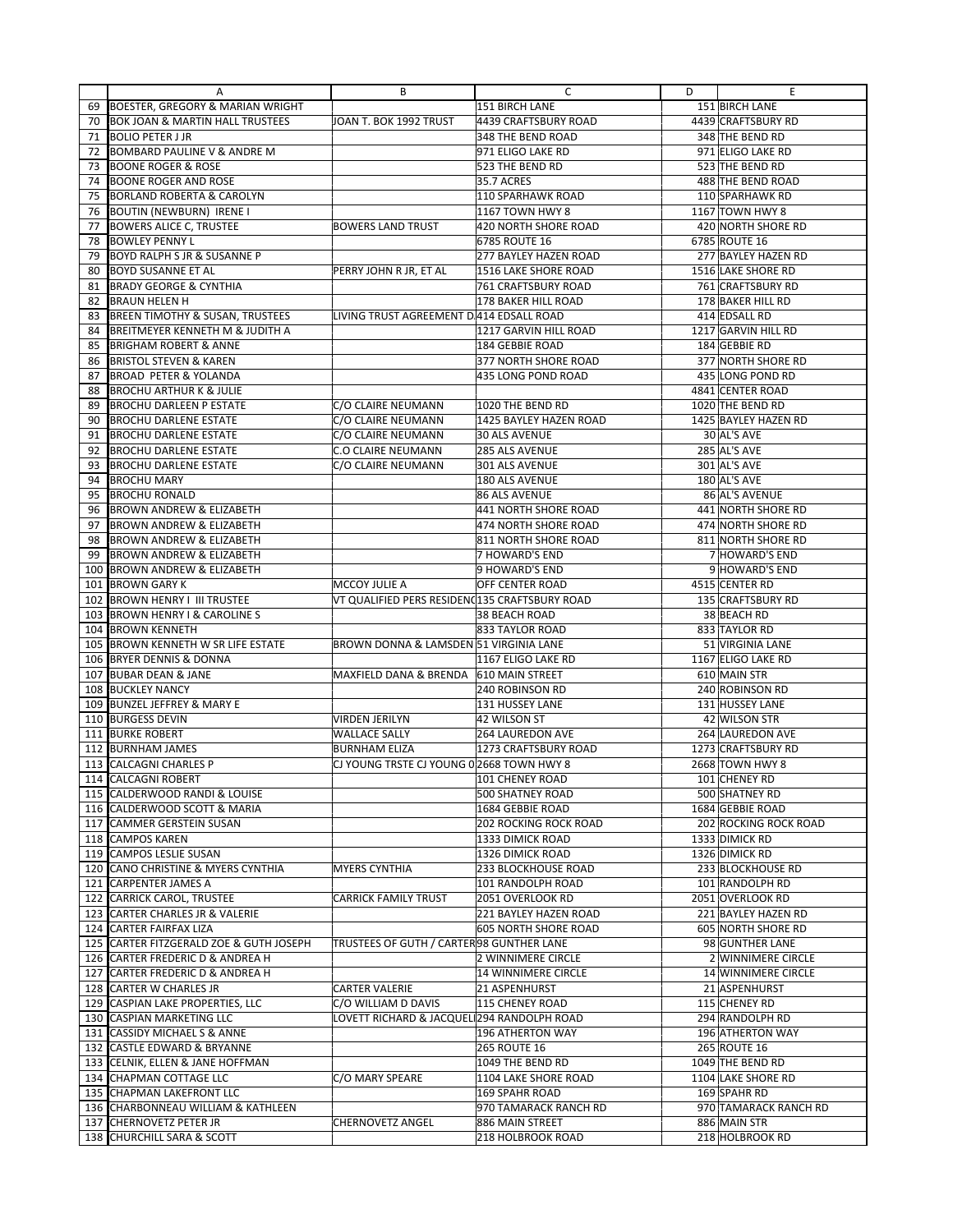|     | A                                                              | В                                             | C                             | D           | E                                           |
|-----|----------------------------------------------------------------|-----------------------------------------------|-------------------------------|-------------|---------------------------------------------|
| 139 | CIASCHINI MARY B REVOCABLE TRUST U/A/D 9/12/1989 C/O CC STOREY |                                               | 117 ASPENHURST                |             | 117 ASPENHURST                              |
| 140 | <b>CIRCUS BARN INC</b>                                         |                                               | 610 CIRCUS ROAD               |             | 610 CIRCUS RD                               |
| 141 | <b>CIRCUS BARN, INC</b>                                        |                                               | 1126 WHETSTONE BROOK ROAD     |             | 1126 WHETSTONE BROOK ROAD                   |
| 142 | <b>CLARK SUSAN</b>                                             |                                               | 1148 HIGHLANDER STREET        |             | 1148 HIGHLANDER STR                         |
| 143 | <b>CLARKE JOHN K &amp; MELANIE C</b>                           |                                               | 1970 LAKE SHORE ROAD          |             | 1970 LAKE SHORE RD                          |
| 144 | <b>CLEVELAND RANDALL &amp; BONNIE</b>                          |                                               | 37 WENDALL DRIVE              |             | 37 WENDALL DRIVE                            |
| 145 | <b>CLOUTIER BODY SHOP</b>                                      | C/O MICHAEL CLOUTIER                          | 225 MAIN STREET               |             | 225 MAIN STR                                |
| 146 | <b>CLOUTIER MICHAEL &amp; DIANE</b>                            |                                               | 227 MAIN STREET               |             | 227 MAIN STR                                |
| 147 | <b>CLOUTRIER NATHAN</b>                                        | <b>WILLIAMSON TARA</b>                        | 438 THE BEND RD               |             | 438 THE BEND ROAD                           |
| 148 | COHEN DANIEL B & MARY P                                        |                                               | <b>275 SHATNEY ROAD</b>       |             | 275 SHATNEY RD                              |
| 149 | <b>COLBETH PAUL</b>                                            |                                               | 3591 ROUTE 16                 |             | 3591 ROUTE 16                               |
| 150 | <b>COLE ELAINE C</b>                                           | <b>KERR RODERICK M</b>                        | 891 TOWN HWY 8                |             | 891 TOWN HWY 8                              |
| 151 | <b>COLLIER BRIDGET A</b>                                       |                                               | 789 CEMETERY RIDGE            |             | 789 CEMETERY RIDGE                          |
|     |                                                                |                                               | <b>2002 ROCKING ROCK ROAD</b> |             |                                             |
| 152 | COLLIER GEORGIA, ESTATE OF<br>COLLIER THOMAS J & SHIRLEY M     | C/O LINDA HATCH                               | 78 SHADOW LAKE ROAD           |             | 2002 ROCKING ROCK ROAD<br>78 SHADOW LAKE RD |
| 153 |                                                                |                                               |                               |             |                                             |
| 154 | <b>COLLIER TRACY AND THOMAS</b>                                |                                               | 1277 GEBBIE ROAD              |             | 1277 GEBBIE RD                              |
| 155 | <b>COLLIER, THOMAS &amp; TRACY</b>                             |                                               | 1249 GEBBIE ROAD              |             | 1249 GEBBIE RD                              |
| 156 | <b>COLLINS RONALD</b>                                          | <b>COLLINS PAUL &amp; PETER</b>               | 1288 ELIGO LAKE RD            |             | 1288 ELIGO LAKE RD                          |
| 157 | COLOMBO JACOB                                                  | COLOMBO GIA                                   | <b>40 WINNIMERE CIRCLE</b>    |             | 40 WINNIMERE CIRCLE                         |
| 158 | <b>COMCAST</b>                                                 | PROPERTY TAX DEPT                             |                               | $\mathbf 0$ |                                             |
| 159 | COMPTON IAN P & VANESSA M                                      |                                               | 102 COOK HILL ROAD            |             | 102 COOK HILL RD                            |
| 160 | <b>CONNELLY JAYNE</b>                                          | WEASEL MARY ROBB BOOTH 166 NORTH WINNIMERE RD |                               |             | 166 NORTH WINNIMERE RD                      |
| 161 | <b>COOK ANDREW &amp; BEVERLY</b>                               |                                               | 160 LAUREDON AVE              |             | 160 LAUREDON AVE                            |
| 162 | COOK JAMES C TRUST OF 1995                                     | COOK PHILIP & ANDREW                          | <b>155 CRAFTSBURY ROAD</b>    |             | 155 CRAFTSBURY RD                           |
| 163 | <b>COOK JAMES C TRUSTEE</b>                                    | JAMES C COOK TRUST OF 199 72 LAUREDON AVE     |                               |             | 72 LAUREDON AVE                             |
| 164 | <b>COOK PHILIPS</b>                                            |                                               | <b>228 LAUREDON AVE</b>       |             | 228 LAUREDON AVE                            |
| 165 | <b>CORLIS FRANK P</b>                                          | C/O CASTON CORLIS                             | 1351 HIGHLANDER STREET        |             | 1351 HIGHLANDER STR                         |
| 166 | COURSER WILLIAM D & NANCY L                                    |                                               |                               |             | <b>342 BATHTUB ROCK RD</b>                  |
| 167 | <b>COURTNEY PETER JR &amp; LYNETTE</b>                         |                                               | 279 THE BEND RD               |             | 279 THE BEND ROAD                           |
| 168 | <b>COVENTRY JANE M</b>                                         |                                               |                               |             | 1950 LAKE SHORE RD                          |
| 169 | CRAIG, THOMAS H & A. S. GINER                                  |                                               |                               |             | 578 SALLS RD                                |
| 170 | CRAWFORD CELIA FAULKNER TRUSTEE                                | QUALIFIED PESONAL RESIDEN111 BLOCKHOUSE ROAD  |                               |             | 111 BLOCKHOUSE RD                           |
| 171 | <b>CROCE MICHAEL J</b>                                         |                                               | 249 MAIN STREET               |             | 249 MAIN STREET                             |
| 172 | <b>CROSS SUSAN</b>                                             |                                               | 1164 POPLAR LANE              |             | 1164 POPLAR LANE                            |
| 173 | <b>CRUZ DIAS JUAN</b>                                          |                                               | 1458 ROUTE 16                 |             | 1458 ROUTE 16                               |
| 174 | <b>CUBBAGE CHARLENE</b>                                        |                                               | 416 EDSALL ROAD               |             | 416 EDSALL RD                               |
| 175 | <b>DABNEY LEE</b>                                              |                                               | 251 GRAY BARN ROAD            |             | 251 GRAY BARN ROAD                          |
|     | 176 DABNEY LEE                                                 |                                               | <b>42 VIRGINIA LANE</b>       |             | 42 VIRGINIA LANE                            |
| 177 | <b>DABNEY LEE</b>                                              |                                               | 81 VIRGINIA LANE              |             | 81 VIRGINIA LANE                            |
| 178 | DALES G ANDERS & JUDY B                                        | WHITMAN JUDITH TRUSTEE C155 EDGEWOOD LANE     |                               |             | 155 EDGEWOOD LANE                           |
| 179 | <b>DALES JUDY</b>                                              |                                               | 2254 CRAFTSBURY ROAD          |             | 2254 CRAFTSBURY ROAD                        |
| 180 | <b>DALES JUDY</b>                                              |                                               | 2475 CRAFTSBURY ROAD          |             | 2475 CRAFTSBURY RD                          |
| 181 | DANIELS ELAINE                                                 | DANIELS MICHAEL (ESTATE) 842 ELIGO LAKE RD    |                               |             | 842 ELIGO LAKE RD                           |
| 182 | DANIELS ELWYN J JR                                             | DANIELS LORRAINE, LIFE ESTA828 ELIGO LAKE RD  |                               |             | 828 ELIGO LAKE RD                           |
| 183 | DANIELS MARGARET P                                             | POTTER SARA                                   |                               |             | 100 EDGEWOOD LANE                           |
| 184 | DANIELS MARGARET P                                             | POTTER SARA                                   | 178 EDGEWOOD LANE             |             | 178 EDGEWOOD LANE                           |
|     | 185 DANIELS WILLIAM                                            | MOORE LESLEY J DANIELS & 1106 ELIGO LAKE RD   |                               |             | 1106 ELIGO LAKE RD                          |
|     | 186 DARLING SARAH C & KATE                                     | PEALE JAMES & HEWES L/P/N700 BAYLEY HAZEN RD  |                               |             | 700 RICHARDSON RD                           |
|     | 187 DAUDON DANIEL                                              | C/O LYNN DAUDON JENNESS 76 HUCKLEBERRY LANE   |                               |             | 76 HUCKLEBERRY LANE                         |
|     | 188 DAVIS ALLEN F                                              |                                               | 643 CRAFTSBURY ROAD           |             | 643 CRAFTSBURY RD                           |
|     | 189 DAVIS DANIEL                                               | DAVIS WILLIAM & LAURIE CA 189 CHENEY RD       |                               |             | 189 CHENEY RD                               |
|     | 190 DAVIS DOROTHY L CAMP TRUST                                 | C/O RICHARD E. DAVIS, JR., TI 137 HIGH PINES  |                               |             | 137 HIGH PINES                              |
|     | 191   DAVIS KENNETH                                            |                                               | 1500 THE BEND RD              |             | 1500 THE BEND RD                            |
|     | 192 DAVIS KENNETH                                              | DAVIS MADELINE (LIFE ESTAT 501 ELIGO LAKE RD  |                               |             | 501 ELIGO LAKE RD                           |
|     | 193 DAVIS KENNETH                                              |                                               | <b>200 PELLEGRINI PIKE</b>    |             | 200 PELLEGRINI PIKE                         |
|     | 194 DAVIS KENNETH F                                            |                                               | 1800 ELIGO LAKE RD            |             | 1800 ELIGO LAKE RD                          |
|     | 195 DAVIS MADELINE                                             | (DAVIS RICHARD)                               | 100 ELIGO LAKE RD             |             | 100 ELIGO LAKE RD                           |
|     | 196 DAVIS MADELINE                                             |                                               | 6366 ROUTE 16                 |             | 6366 ROUTE 16                               |
|     | 197 DAVIS, KENNETH                                             |                                               | 99 ELIGO LAKE RD              |             | 99 ELIGO LAKE RD                            |
|     | 198 DAY CLARA L                                                |                                               | 219 BLACK'S POINT             |             | 219 BLACK'S POINT                           |
|     | 199 DAY CLARA L                                                |                                               | 246 BLACK'S POINT             |             | 246 BLACK'S POINT                           |
|     | 200 DAY NATHAN                                                 |                                               | 129 HUNT AVENUE               |             | 129 HUNT AVE                                |
|     | 201 DEAN SCOTT & KELLI                                         |                                               | 1000 HORSE POND ROAD          |             | 1000 HORSE POND RD                          |
|     | 202 DEBISHOP ROBERT & MAUREEN D                                |                                               | 604 CEMETERY RIDGE            |             | 604 CEMETERY RIDGE                          |
|     | 203 DEFORGE RONALD & BETTY                                     | DEFORGE RONALD JR                             | 92 BEACH ROAD                 |             | 92 BEACH RD                                 |
|     | 204 DEGNAN KEVIN & JOANNE                                      |                                               | 1380 CRAFTSBURY ROAD          |             | 1380 CRAFTSBURY RD                          |
|     | 205 DEMAG FRED & JEAN A                                        |                                               | 208 OLD SCHOOLHOUSE RD        |             | 208 OLD SCHOOLHOUSE RD                      |
|     | 206 DEMERS DENNIS & LORI                                       |                                               | 800 ELIGO LAKE RD             |             | 800 ELIGO LAKE RD                           |
|     | 207 DEMERS RENAUD & MAUREEN                                    |                                               | 1368 ELIGO LAKE RD            |             | 1368 ELIGO LAKE RD                          |
|     | 208 DESCH GEORGE & SUZANNE K                                   |                                               | 981 ROUTE 16                  |             | 345 FIREFLY DRIVE                           |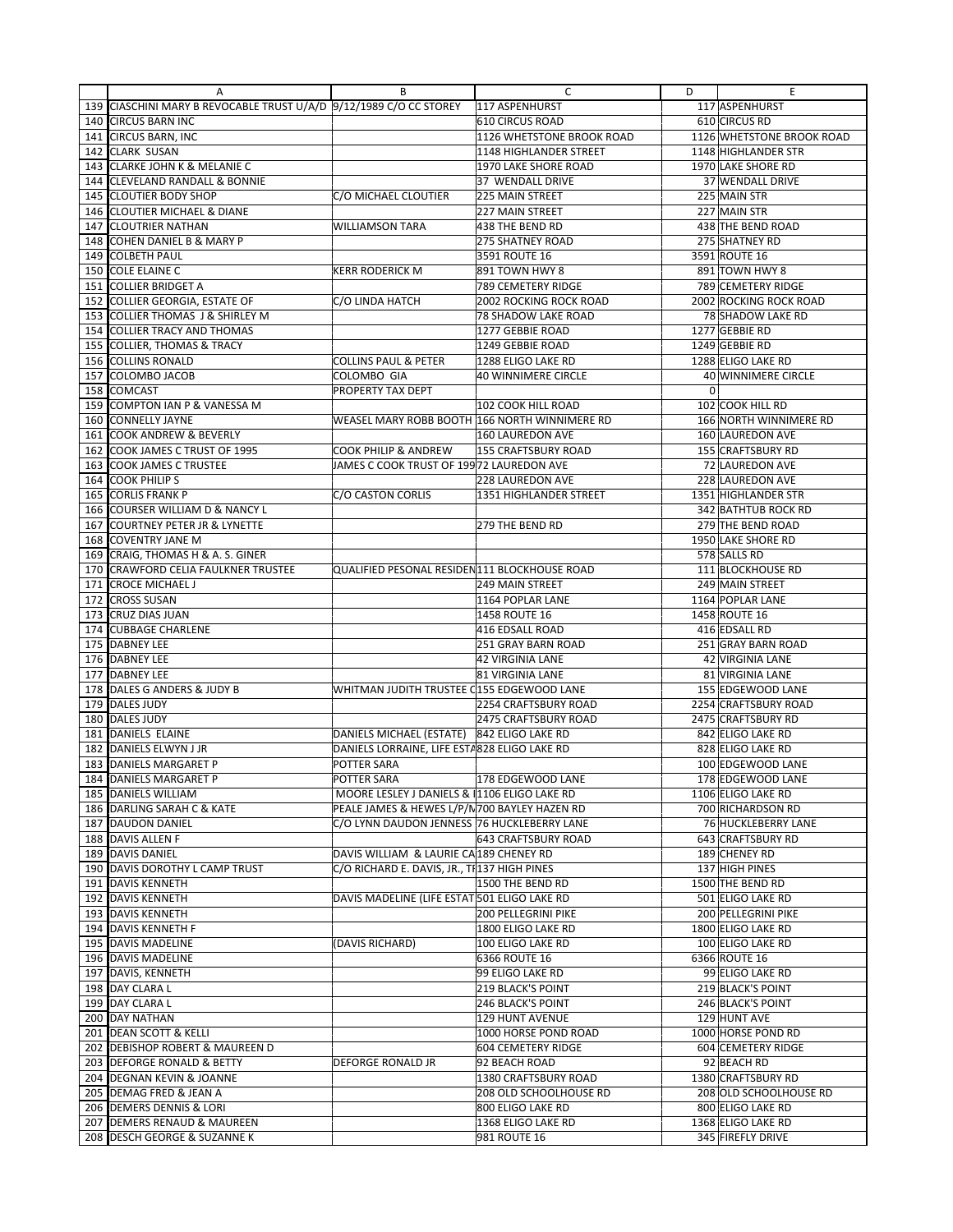|            | Α                                                         | В                                             | C                                      | D              | Ε                                     |
|------------|-----------------------------------------------------------|-----------------------------------------------|----------------------------------------|----------------|---------------------------------------|
| 209        | <b>DESCHAMPS PETER &amp; SAMANTHA</b>                     |                                               |                                        |                | 512 SALLS ROAD                        |
|            | 210 DESCHEPPER CORNELIA Y                                 | TRUSTEE OF CYDESCHEPPER F324 LAUREDON AVE     |                                        |                | 324 LAUREDON AVE                      |
| 211        | <b>IDESROCHER ROBERT</b>                                  |                                               | 600 TAMARACK RANCH RD                  |                | 600 TAMARACK RANCH RD                 |
| 212        | <b>DEVLIN BEATRIX J</b>                                   |                                               | 1089 MAIN STREET                       |                | 1089 MAIN STR                         |
|            | 213 DEZELL CRAIG L                                        |                                               | 23 WILSON ST                           |                | 23 WILSON STR                         |
| 214        | <b>DICKSON LAWRENCE JR TRUSTEE</b>                        | C/O ELIZABETH M DICKSON                       | 274 WINCHESTER ROAD                    |                | 274 WINCHESTER RD                     |
| 215        | <b>DILLON SARA</b>                                        | <b>DILLON SHEILA</b>                          | <b>238 CRAFTSBURY ROAD</b>             |                | 238 CRAFTSBURY RD                     |
| 216        | DIMICK ERNEST & HELEN REVOC.LIVING TRUS DATED JAN 6, 2011 |                                               | 985 DIMICK ROAD                        |                | 985 DIMICK RD                         |
| 217        | <b>DIMICK MOLLY</b>                                       |                                               | 325 THE BEND RD                        |                | 325 THE BEND RD                       |
| 218        | <b>DINSDALE JANICE</b>                                    |                                               | 33 WILSON ST                           |                | 33 WILSON STR                         |
| 219        | DONAHUE WALTER E & JAYNE H                                |                                               | 3251 ROUTE 16                          |                | 3251 ROUTE 16                         |
| 220        | DONAVAN KARLEY A                                          |                                               | <b>66 BLOCKHOUSE ROAD</b>              |                | 66 BLOCKHOUSE RD                      |
| 221        | <b>DONLON FAMILY TRUST</b>                                |                                               | 812 YOUNG RD                           |                | 812 YOUNG RD                          |
| 222        | DORNSEIFER CORNELIA TRUSTEE                               | CORNELIA DORNSEIFER TRUS 1560 LAKE SHORE ROAD |                                        |                | 1560 LAKE SHORE RD                    |
| 223        | DOWNING JOHN                                              | C/O THE AYCO CO                               | 895 GEBBIE ROAD                        |                | 895 GEBBIE ROAD                       |
| 224        | DOWNING JOHN                                              | <b>DOWNING JAMES</b>                          | 810 NORTH SHORE ROAD                   |                | 810 NORTH SHORE RD                    |
| 225        | DOWNING JOHN O                                            | C/O THE AYCO CO                               | 775 HANKS HILL                         |                | 775 HANKS HILL                        |
| 226        | DOWNING JOHN O                                            | C/O THE AYCO CO                               | <b>464 BATHTUB ROCK ROAD</b>           |                | 464 BATHTUB ROCK RD                   |
| 227        | DOYLE KEITH, KELLY & LEE                                  | C/O KEITH DOYLE                               | 161 NORTH WINNIMERE RD                 |                | 161 NORTH WINNIMERE RD                |
| 228        | <b>DREW KARYL &amp; BRIAN</b>                             |                                               | 21 ROWDIS ROAD                         |                | 21 ROWDIS RD                          |
| 229        | <b>DRURY CAROL</b>                                        | PIELA JOSEPH                                  | <b>545 LAUREDON AVE</b>                |                | 545 LAUREDON AVE                      |
|            | 230 DUCHARME DAVID                                        |                                               | 718 MAIN STREET                        |                | 718 MAIN STR                          |
| 231        | <b>DUFRESNE ROGER &amp; MICHELLE</b>                      |                                               | 601 TAMARACK RANCH RD                  |                | 601 TAMARACK RANCH RD                 |
| 232        | <b>DUNBAR GENE</b>                                        |                                               | 497 VOGAN ROAD                         |                | 497 VOGAN RD                          |
| 233        | <b>DUNBAR MARY LIFE ESTATE</b>                            | <b>GENE DUNBAR ET AL</b>                      | <b>312 MAIN STREET</b>                 |                | 312 MAIN STR                          |
| 234        | DUNBAR MARY LIFE ESTATE                                   | DUNBAR GENE ET AL                             | 315 MAIN STREET                        |                | 315 MAIN STR                          |
| 235        | <b>DUNHAM ROLAND &amp; SHEILA</b>                         |                                               |                                        | $\overline{0}$ |                                       |
| 236        | <b>DURKEE STEPHEN H</b>                                   |                                               | <b>66 DURKEE DRIVE</b>                 |                | 66 DURKEE DRIVE                       |
| 237        | <b>EARLE RITA</b>                                         |                                               | 1811 ROUTE 16                          |                | 1811 ROUTE 16                         |
| 238        | <b>EDMUNDS WILLIAM R &amp; KERRY</b>                      |                                               | 1324 SHADOW LAKE ROAD                  |                | 1324 SHADOW LAKE RD                   |
| 239        | <b>EDSALL FAMILY TRUST</b>                                | C/O DAVID T EDSALL                            | 190 UPPER EDSALL ROAD                  |                | 190 UPPER EDSALL ROAD                 |
| 240        | <b>EDSALL THOMAS &amp; MARY</b>                           |                                               | 241 UPPER EDSALL HILL RD               |                | 241 UPPER EDSALL HILL ROAD            |
| 241        | EISNER WILLIAM JR & JEANNE                                |                                               | 329 CEMETERY RIDGE                     |                | 329 CEMETERY RIDGE                    |
| 242        | EISNER WILLIAM S SR                                       |                                               | 1569 LAKE SHORE ROAD                   |                | 1569 LAKE SHORE RD                    |
| 243        | <b>ELY RICHARD &amp; LINDA</b>                            |                                               | 95 CHURCH LANE                         |                | 95 CHURCH LANE                        |
| 244        | <b>ELY RICHARD &amp; LINDA</b>                            |                                               | 114 CHURCH LANE                        |                | 114 CHURCH LANE                       |
| 245        | <b>EMANUEL FRANK S &amp; S JANE</b>                       | TRUSTEES OF THE FS & S J EM 66 WINNIMERE LANE |                                        |                | 66 WINNIMERE LANE                     |
| 246        | <b>EMPSON WALTER F</b><br>EUREKA SATELLITE LLC            |                                               | 1467 TOWN HWY 8<br>1100 GARVIN HILL RD |                | 1467 TOWN HWY 8                       |
| 247        | <b>FABIANI FRANK &amp; ELLEN R</b>                        |                                               | 1599 DIMICK ROAD                       |                | 1100 GARVIN HILL RD<br>1599 DIMICK RD |
| 248<br>249 | <b>FAIRBANKS JOSEPH</b>                                   | <b>CLEAVES ELLEN</b>                          | <b>72 ASPENHURST</b>                   |                | 72 ASPENHURST                         |
| 250        | <b>FAIRMONR DAIRY LLC</b>                                 |                                               | 2409 SOUTH ALBANY ROAD                 |                | 2409 SOUTH ALBANY RD                  |
| 251        | <b>FATKA ZDENAK R</b>                                     |                                               | 965 HARRINGTON RD                      |                | 965 HARRINGTON RD                     |
| 252        | FEFFER EDITH                                              | C/O JED FEFFER                                | 1735 SHADOW LAKE ROAD                  |                | 1735 SHADOW LAKE RD                   |
| 253        | <b>FINSTHWAIT JANINA TRUSTEE</b>                          | FRANK KATE SUMMEY TRUST 298 NORTH SHORE ROAD  |                                        |                | 298 NORTH SHORE RD                    |
|            | 254 FISCHER MONTGOMERY & CHERYL                           |                                               | 975 WHETSTONE BROOK RD                 |                | 975 WHETSTONE BROOK RD                |
|            | 255 FISERV ISS & CO, FBO THOMAS MARION                    | JOHNSON IRA III                               | 650 LAKE ROAD                          |                | 650 LAKE RD                           |
|            | 256 FISHER ANTHONY, TRUSTEE ET AL                         | C/O TRUST COMPANY OF VER560 SHADOW LAKE ROAD  |                                        |                | 560 SHADOW LAKE RD                    |
|            | 257 FISHER JONATHAN                                       | FISHER GALEN M. TRUST                         | 324 HANKS HILL                         |                | 324 HANKS HILL                        |
|            | 258 FISHER JONATHAN ET AL                                 | FISHER GALEN TRUST & ANT 700 HANKS HILL       |                                        |                | 700 HANKS HILL                        |
|            | 259 FLEER DOUGLAS P & ALICE                               |                                               | 822 WHITE ROAD                         |                | 822 WHITE RD                          |
|            | 260 FLEMING SARAH                                         |                                               | 1075 MAIN STREET                       |                | 1075 MAIN STR                         |
|            | 261 FLETCHER CLIFFORD TRUST                               |                                               | 1219 GEBBIE ROAD                       |                | 1219 GEBBIE RD                        |
|            | 262 FLOODY FIFIELD SARA MOREY                             |                                               | 311 NORTH SHORE ROAD                   |                | 311 NORTH SHORE RD                    |
|            | 263 FONTAINE CLAUDE & EILEEN                              |                                               | 65 THE BEND RD                         |                | 65 THE BEND RD                        |
|            | 264 FONTAINE FERNAND & LAURA                              |                                               | <b>83 TAYLOR ROAD</b>                  |                | 83 TAYLOR RD                          |
|            | 265 FONTAINE GERARD                                       |                                               | 138 THE BEND RD                        |                | 138 THE BEND RD                       |
|            | 266 FOUR SEASONS OF EARLY LEARNING                        |                                               | 1160 MAIN STREET                       |                | 1160 MAIN STR                         |
|            | 267 FRANCOEUR ANNE M A                                    |                                               | 1309 TOWN HWY 8                        |                | 1309 TOWN HWY 8                       |
|            | 268 FRANKLIN REBECCA E                                    |                                               | 883 MAIN STREET                        |                | 883 MAIN STR                          |
|            | 269 FRANKS CESSILEE                                       |                                               |                                        |                | 777 TAYLOR RD                         |
|            | 270 FRIEND SAMANTHA                                       | <b>FRIEND NIGEL</b>                           | <b>19 DECKER DRIVE</b>                 |                | 19 DECKER DRIVE                       |
|            | 271 FULLER ALFRED & JOAN                                  |                                               | 236 WHETSTONE BROOK RD                 |                | 236 WHETSTONE BROOK RD                |
|            | 272 GABORIAULT JEANNETTE LIFE ESTATE                      | ROSS ROSINA ET AL                             | 1445 THE BEND RD                       |                | 1445 THE BEND RD                      |
|            | 273 GALAXY LTD                                            | <b>IAN DAVIDSON</b>                           | 1488 ROCKING ROCK ROAD                 |                | 1488 ROCKING ROCK RD                  |
| 274        | <b>GALAXY LTD</b>                                         | IAN DAVIDSON                                  | 1501 ROCKING ROCK ROAD                 |                | 1501 ROCKING ROCK ROAD                |
|            | 275 GALCIK JOHN                                           |                                               | 642 WHITE ROAD                         |                | 642 WHITE RD                          |
|            | 276 GAMBLE SARAH                                          |                                               | 742 BAYLEY HAZEN ROAD                  |                | 742 BAYLEY HAZEN RD                   |
|            | 277 GARDNER WALTER & JANE                                 |                                               |                                        |                | 800 NORTH SHORE RD                    |
|            | 278 GAREN CHARLES                                         | <b>GAREN SCOTT</b>                            | 62 ALS AVENUE                          |                | 62 AL'S AVE                           |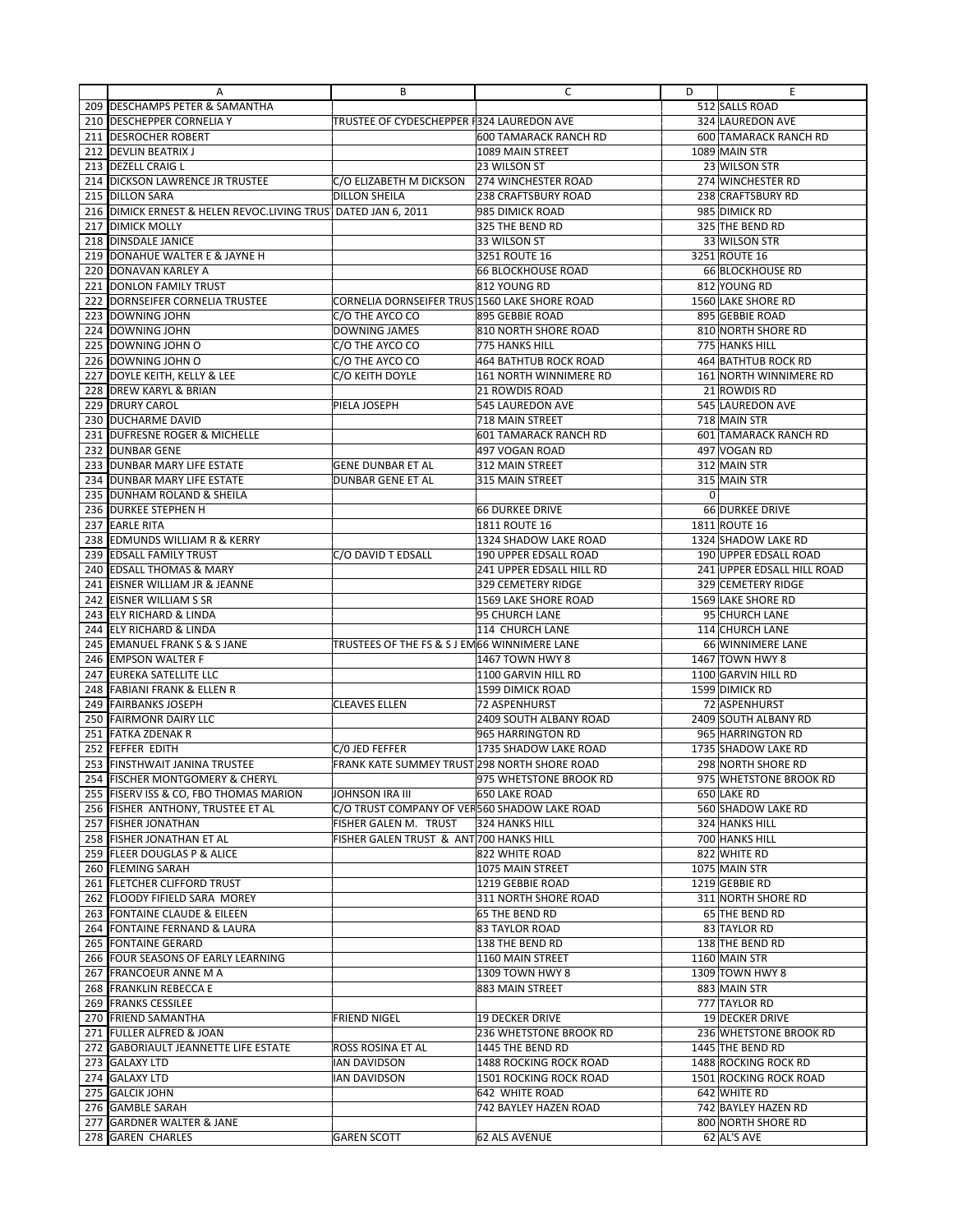|            | A                                                                  | В                                            | С                                                           | D | Ε                                     |
|------------|--------------------------------------------------------------------|----------------------------------------------|-------------------------------------------------------------|---|---------------------------------------|
| 279        | <b>GATES HELEN &amp; JAMES TRUSTEES</b>                            | THE HELEN M GATES 2009 RE 1355 ELIGO LAKE RD |                                                             |   | 1355 ELIGO LAKE RD                    |
|            | 280 GATES HELEN M & JAMES R                                        | THE HELEN M GATES 2009 RE 4200 ROUTE 16      |                                                             |   | 4200 ROUTE 16                         |
| 281        | <b>GATES HELEN M &amp; JAMES R TRUSTEE</b>                         | THE HELEN M GATES REVOCABLE TRUST            |                                                             |   | 129 SPARHAWK RD                       |
| 282        | <b>GAVIN ROBERT &amp; BEVERLY</b>                                  |                                              | 1442 ELIGO LAKE RD                                          |   | 1442 ELIGO LAKE RD                    |
| 283        | <b>GEBBIE AILEEN</b>                                               |                                              | 1849 GEBBIE ROAD                                            |   | 1849 GEBBIE RD                        |
| 284        | <b>GEBBIE JAMES</b>                                                |                                              | 800 NORTH HANSON DRIVE                                      |   | 800 NORTH HANSON DRIVE                |
| 285        | <b>GEBBIE PETER &amp; SANDRA</b>                                   |                                              | 2183 GEBBIE ROAD                                            |   | 2183 GEBBIE RD                        |
| 286        | <b>GELLER DOUGLAS &amp; SANDI-JO</b>                               |                                              | 600 HARRINGTON RD                                           |   | 600 HARRINGTON RD                     |
| 287        | <b>GILPIN LINDA</b>                                                | <b>GILPIN BETH &amp; ROB</b>                 | 1041 WHITE ROAD                                             |   | 1041 WHITE ROAD                       |
| 288        | <b>GODFREY EARL F</b>                                              |                                              | 382 CEMETERY RIDGE                                          |   | 382 CEMETERY RIDGE                    |
| 289        | <b>GOERING ANN</b>                                                 | <b>HOPPER SHARON</b>                         | 1975 TOWN HWY 8                                             |   | 1975 TOWN HWY 8                       |
| 290        | <b>GOERING CHARLES W &amp; CAROLINE</b>                            |                                              | 687 CRAFTSBURY ROAD                                         |   | 687 CRAFTSBURY RD                     |
| 291        | <b>GOLDBERG MICHAEL</b>                                            |                                              | 1119 MAIN STREET                                            |   | 1119 MAIN STR                         |
| 292        | <b>GOMES NARCISSA TRUSTEE</b>                                      | GOMES NARCISSA REV TRUS 1960 CRAFTSBURY ROAD |                                                             |   | 1960 CRAFTSBURY RD                    |
| 293        | <b>GONYAW BARRY</b>                                                |                                              | 38 GONYAW ROAD                                              |   | 38 GONYAW RD                          |
| 294        | <b>GONYAW CAROLANN &amp; JEFFREY</b>                               | <b>GONYAW ARLENE F ESTATE</b>                | 140 CANYON DR-HARDWICK                                      |   | 140 CANYON DR                         |
| 295        | <b>GOODRICH AARON L</b>                                            |                                              | 898 ELIGO LAKE RD                                           |   | 898 ELIGO LAKE RD                     |
| 296        | <b>GORDON WILLIAM S III TRUST</b>                                  |                                              | 103 HIGH PINES                                              |   | 103 HIGH PINES                        |
| 297        | <b>GORMAN GAIL P</b>                                               |                                              | 1390 DIMICK ROAD                                            |   | 1390 DIMICK RD                        |
| 298        | <b>GORMAN GAIL P</b>                                               |                                              | 1442 DIMICK ROAD                                            |   | 1442 DIMICK RD                        |
| 299        | <b>GRAY CLIVE S TRUSTEE</b>                                        | <b>GRAY AURIEL A TRUSTEE</b>                 | 1131 CRAFTSBURY ROAD                                        |   | 1131 CRAFTSBURY RD                    |
| 300        | <b>GRAY CLIVE STUDLEY TRUSTEE ET AL</b>                            | CLIVE S GRAY 1995 REVOCAB 600 BARR HILL RD   |                                                             |   | 600 BARR HILL RD                      |
| 301        | <b>GRAY DAVID, ET AL</b>                                           |                                              | 835 COOK HILL ROAD                                          |   | 835 COOK HILL RD                      |
| 302        | <b>GRAY ELLEN W</b>                                                |                                              | 690 BARR HILL RD                                            |   | 690 BARR HILL RD                      |
| 303        | <b>GRAY HAROLD</b>                                                 | <b>GRAY ANDREW &amp; KYLE</b>                | 300 ATHERTON WAY                                            |   | 300 ATHERTON WAY                      |
| 304        | <b>GRAY HAROLD</b>                                                 |                                              | 1235 CRAFTSBURY ROAD                                        |   | 1235 CRAFTSBURY RD                    |
| 305        | <b>GRAY HAROLD STUDLEY TRUSTEE</b>                                 | <b>GRAY ANDREW &amp; KYLE</b>                | 1230 CRAFTSBURY ROAD                                        |   | 1230 CRAFTSBURY RD                    |
| 306        | <b>GRAY PHILIP B ET AL</b>                                         |                                              | 900 BARR HILL RD                                            |   | 900 BARR HILL RD                      |
| 307        | <b>GRAY PHILIP H FAMILY PARTNERSHIP</b>                            |                                              | 1109 CRAFTSBURY ROAD                                        |   | 1109 CRAFTSBURY RD                    |
| 308        | <b>GRAY PHILIP H TRUST</b>                                         |                                              | 667 GRAYS DRIVE                                             |   | 667 GRAYS DRIVE                       |
| 309        | <b>GRAY PHILIP H TRUST</b>                                         |                                              | 1035 CRAFTSBURY ROAD                                        |   | 1035 CRAFTSBURY RD                    |
| 310        | <b>GRAY RONNA RAGNERID TRUSTEE</b>                                 | RONNA RAGNFRID GRAY LIVII 108 BLACK'S POINT  |                                                             |   | 108 BLACK'S POINT                     |
| 311        | <b>GRAY VIRGINIA</b>                                               | <b>GRAY STEWART W ET AL</b>                  | 2455 THE BEND RD                                            |   | 2455 THE BEND RD                      |
| 312        | <b>GRAY, CLIVE &amp; ETHAN</b>                                     | PATTERSON-BROWN, MEGAN1110 CRAFTSBURY ROAD   |                                                             |   | 1110 CRAFTSBURY RD                    |
| 313        | <b>GREAVES STEPHEN &amp; KIM</b>                                   |                                              | 4407 ROUTE 16                                               |   | 4407 ROUTE 16                         |
| 314        | <b>GREAVES STEPHEN &amp; KIM S</b>                                 |                                              | 245 CANYON DR-HARDWICK                                      |   | 245 CANYON DR                         |
| 315        | <b>GREENPOINT MORTGAGE FINDING, INC</b>                            | 100 WOOD HOLLOW DR.                          | 160 PELLEGRINI PIKE                                         |   | 160 PELLEGRINI PIKE                   |
| 316        | <b>GREENSBORO BEND WATER CO-OP INC</b>                             | <b>15 CUSTOMERS</b>                          | 46 OLD SCHOOLHOUSE RD                                       |   | 46 OLD SCHOOLHOUSE RD                 |
| 317        | <b>GREENSBORO FIRE DISTRICT</b><br><b>GREENSBORO FIRE DISTRICT</b> | <b>VILLAGE RESERVOIR</b>                     | 680 RESERVOIR RD<br><b>157 CRAFTSBURY ROAD</b>              |   | 680 RESERVOIR RD<br>157 CRAFTSBURY RD |
| 318<br>319 | <b>GREENSBORO GARAGE INC</b>                                       |                                              | 103 BREEZY AVE                                              |   | 103 BREEZY AVE                        |
| 320        | <b>GREENSBORO HOSPITAL ASSOCIATION</b>                             |                                              | 47 MAGGIES POND ROAD                                        |   | 47 MAGGIES POND RD                    |
| 321        | <b>GREENSBORO REALTY PARTNERSHIP LLP</b>                           |                                              | 1976 LAKE SHORE ROAD                                        |   | 1976 LAKE SHORE RD                    |
| 322        | <b>GREENSBORO TOWN OF</b>                                          |                                              | 175 LAKE SHORE RD                                           |   | 175 LAKE SHORE RD                     |
| 323        | <b>GREENSBORO TOWN OF</b>                                          | GREENSBORO FREE LIBRARY 153 WILSON ST        |                                                             |   | 53 WILSON STR                         |
|            | 324 GREENSBORO TOWN OF                                             | <b>CASPIAN LAKE GRANGE</b>                   | 9 CRAFTSBURY ROAD                                           |   | 9 CRAFTSBURY RD                       |
|            | 325 GREENSBORO TOWN OF                                             | <b>WILLEY BEACH</b>                          | 125 CRAFTSBURY ROAD                                         |   | 125 CRAFTSBURY RD                     |
|            | 326 GREENSBORO TOWN OF                                             | <b>HISTORICAL SOCIETY</b>                    | 29 BREEZY AVE                                               |   | 29 BREEZY AVE                         |
|            | 327 GREENSBORO TOWN OF                                             | <b>GREENSBORO FIRE DEPT</b>                  | 83 BREEZY AVE                                               |   | 83 BREEZY AVE                         |
|            | 328 GROSSMAN SALLIE TRUST                                          | <b>SALLIE GROSSMAN</b>                       | 2343 TOWN HWY 8                                             |   | 2343 TOWN HWY 8                       |
| 329        | <b>GRUHLER PAUL</b>                                                |                                              | 1501 SHADOW LAKE RD                                         |   | 1501 SHADOW LAKE RD                   |
|            | 330 GRUND FRANCES R                                                |                                              | 1076 WHETSTONE BROOK ROAD                                   |   | 1076 WHETSTONE BROOK ROAD             |
|            | 331 GUARE ELEANOR (STONE)                                          |                                              | 251 GEBBIE ROAD                                             |   | 251 GEBBIE RD                         |
|            | 332 GUILLMETTE JOHN & JANICE                                       | <b>COLLINS WILLIAM &amp; JAYNE</b>           | 915 ELIGO LAKE RD                                           |   | 915 ELIGO LAKE RD                     |
|            | 333 GUILMETTE JOHN & JANICE (914)                                  |                                              | COLLINS WILLIAM & JAYNE (914 ELIGO LAKE RD & 918 ELIGO LAKE |   | 914 ELIGO LAKE RD                     |
|            | 334 GULICK ALAN & LISA                                             | <b>GULICK MICHAEL &amp; SIDNEY</b>           | 136 BREEZY AVE                                              |   | 136 BREEZY AVE                        |
|            | 335 GUMPERT RICHARD R                                              | <b>GUMPERT JOHN S</b>                        | 563 TAMARACK RANCH RD                                       |   | 563 TAMARACK RANCH RD                 |
|            | 336 GUNTHER NICHOLAS                                               |                                              | <b>151 GUNTHER LANE</b>                                     |   | 151 GUNTHER LANE                      |
|            | 337 GUSTAFSON DAWN E & LANE DAVID M                                | LANE STEPHEN ET AL & RAVE 322 BLACK'S POINT  |                                                             |   | 322 BLACK'S POINT                     |
|            | 338 HALE FAMILY LIMITED PARTNERSHIP                                | C/O TODD BURG                                | 699 LAKE SHORE ROAD                                         |   | 699 LAKESHORE ROAD                    |
|            | 339 HALE RICHARD                                                   |                                              | 95 COOK HILL ROAD                                           |   | 95 COOK HILL RD                       |
|            | 340 HALEY JOHN & MIMI CARTER HALEY                                 |                                              | 56 ASPENHURST                                               |   | 56 ASPENHURST                         |
|            | 341 HALL DALE P                                                    |                                              | 231 HILL RD                                                 |   | 231 HILL RD                           |
|            | 342 HALL LANCE A & JAMIE A                                         |                                              | 945 MAIN STREET                                             |   | 945 MAIN STR                          |
|            | 343 HALL RICKY & DELLA                                             |                                              | 159 WINCHESTER ROAD                                         |   | 159 WINCHESTER RD                     |
|            | 344 HALL ROBERT P & REBECCA J                                      | <b>HALL RICKY LEN</b>                        | 163 WINCHESTER ROAD                                         |   | 163 WINCHESTER RD                     |
|            | 345 HALL RONALD & MICHELLE                                         |                                              | 133 WINCHESTER ROAD                                         |   | 133 WINCHESTER RD                     |
|            | 346 HALL VALDINE                                                   |                                              | 260 BAYLEY HAZEN ROAD                                       |   | 260 BAYLEY HAZEN RD                   |
|            | 347 HALL VALDINE                                                   |                                              | 1904 CRAFTSBURY ROAD                                        |   | 1904 CRAFTSBURY RD                    |
|            | 348 HANLON PAUL P TRUSTEE                                          | CORTAMEIDA REALTY TRUST 698 NORTH SHORE ROAD |                                                             |   | 698 NORTH SHORE RD                    |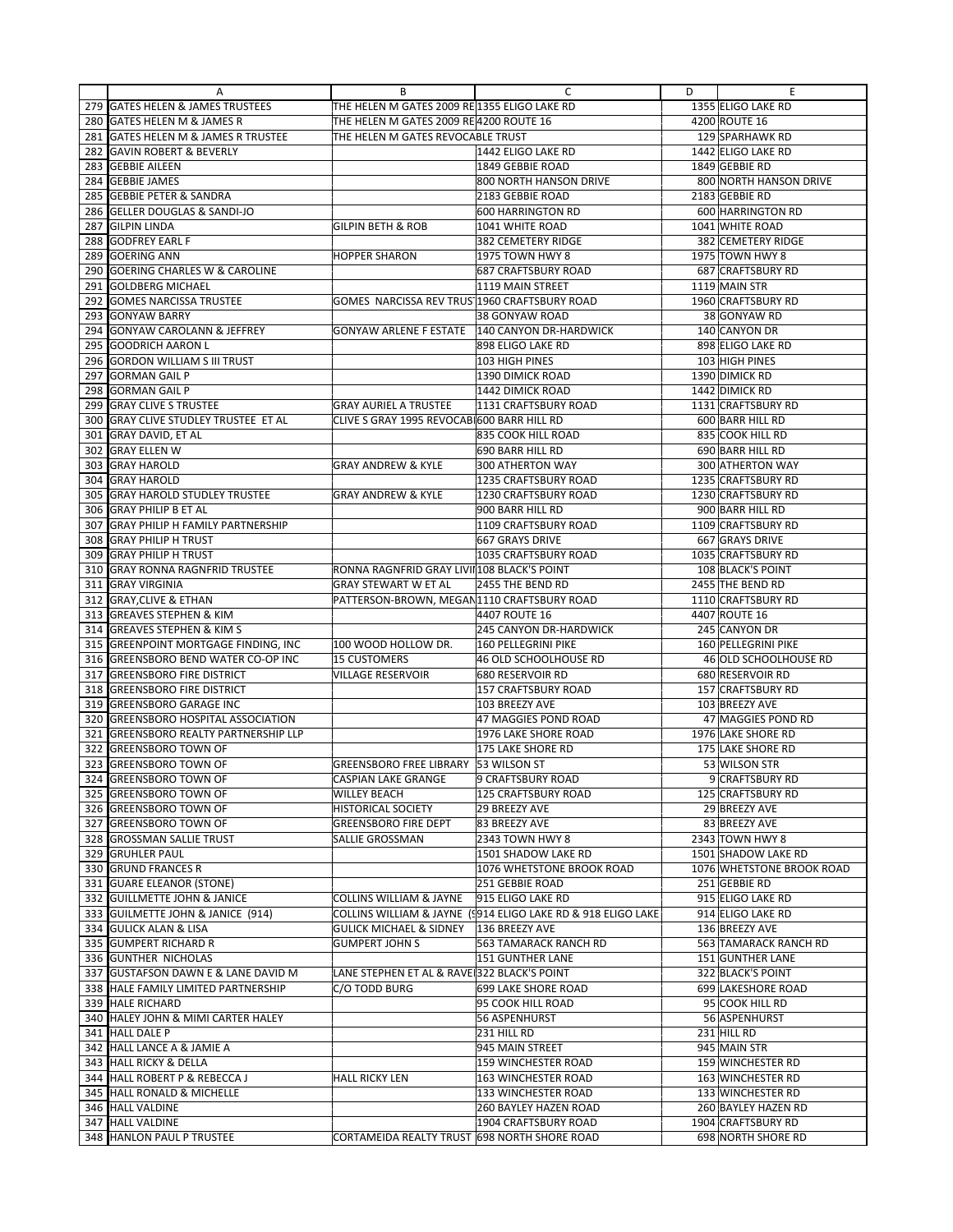|     | A                                                                  | В                                                | с                                   | D           | Ε                                 |
|-----|--------------------------------------------------------------------|--------------------------------------------------|-------------------------------------|-------------|-----------------------------------|
|     | 349 HANSEN CATHY ET AL                                             | SMITH AUDREY LIFE ESTATE 30 WINNIMERE LANE       |                                     |             | 30 WINNIMERE LANE                 |
|     | 350 HANSEN KENT & CATHY                                            |                                                  | <b>238 BAKER HILL ROAD</b>          |             | 238 BAKER HILL RD                 |
| 351 | HARBISON ANNE (LIFE ESTATE)                                        | TAYLOR K, LAMBERT M, HARES6 BREEZY AVE           |                                     |             | 56 BREEZY AVE                     |
| 352 | <b>HARBISON ANNE E</b>                                             | REETZ (TAYLOR) K & LAMBER 18 NORTH SPAHR ROAD    |                                     |             | <b>18 NORTH SPAHR RD</b>          |
| 353 | <b>HARDWICK BEACH</b>                                              | TOWN OF HARDWICK                                 | 124 BEACH ROAD                      |             | 124 BEACH RD                      |
| 354 | <b>HARDWICK ELECTRIC DEPARTMENT</b>                                |                                                  |                                     | 0           |                                   |
| 355 | HARDY ALEXANDER C                                                  |                                                  | 695 OVERLOOK RD                     |             | 695 OVERLOOK RD                   |
| 356 | <b>HARDY WILLIAM P</b>                                             |                                                  | 167 CHURCH LANE                     |             | 167 CHURCH LANE                   |
|     |                                                                    |                                                  |                                     |             |                                   |
| 357 | HARDY ZOE & HARDY ALEXANDER<br>358 HARTT ROBERT MORRIS LIFE ESTATE | <b>OATES OLIVER &amp; ADRIAN</b>                 | 881 OVERLOOK RD                     |             | 881 OVERLOOK RD                   |
|     |                                                                    | <b>HARTT TIMOTHY</b>                             | 53 CEMETERY RIDGE                   |             | 53 CEMETERY RIDGE                 |
| 359 | <b>HARVEY MILBURN &amp; ERCEL TRUSTEES</b>                         | M & E HARVEY LIVING TRUST 1236 ROCKING ROCK ROAD |                                     |             | 1236 ROCKING ROCK RD              |
|     | 360 HASEN GEORGE M TRUSTEE REV TRUST C/O                           | <b>JOHN HASEN</b>                                | 126 ASPENHURST                      |             | 126 ASPENHURST                    |
| 361 | <b>HASLAM CASPIAN TRUST</b>                                        |                                                  | <b>197 BLOCKHOUSE ROAD</b>          |             | 197 BLOCKHOUSE RD                 |
| 362 | <b>HATCH EARL &amp; LINDA</b>                                      |                                                  | 37 ACRES AND DWL                    |             | 1701 ROCKING ROCK ROAD            |
| 363 | <b>HAYNES CHARLES &amp; MARTHA</b>                                 |                                                  | 32 NORTH RANDOLPH RD                |             | 32 NORTH RANDOLPH RD              |
| 364 | <b>HAYS FRANCES L</b>                                              |                                                  | 1389 LAKE SHORE ROAD                |             | 1389 LAKE SHORE RD                |
| 365 | HAZEL DARRYL B TRUSTEE                                             |                                                  | 1338 ELIGO LAKE RD                  |             | 1338 ELIGO LAKE RD                |
| 366 | <b>HERBERT EDWARD</b>                                              |                                                  | 464 NORTH SHORE ROAD                |             | 464 NORTH SHORE RD                |
| 367 | <b>HERNANDEZ ANATOLE</b>                                           | <b>HERNANDEZ DIONICIA</b>                        | 62 NORTH RANDOLPH RD                |             | 62 NORTH RANDOLPH RD              |
| 368 | HERNANDEZ THEODATE IRREVOCABLE LIVING TR                           |                                                  | 48 NORTH RANDOLPH RD                |             | <b>48 NORTH RANDOLPH RD</b>       |
| 369 | <b>HERRICK STEPHANIE</b>                                           |                                                  | 314 COUNTRY CLUB ROAD               |             | 314 COUNTRY CLUB RD               |
| 370 | <b>HERRICK STEPHANIE</b>                                           |                                                  | 641 COUNTRY CLUB ROAD               |             | 641 COUNTRY CLUB RD               |
| 371 | HEWES LAURENCE III, & MARY REV LIV TRT                             | CLARKE DAVID B & MARY D   1515 LAKE SHORE ROAD   |                                     |             | 1515 LAKE SHORE RD                |
| 372 | HEWES MARY D REV LIVING TRUST                                      | PEALE JAMES NOVEMBER RO 55 EVENINGSIDE ROAD      |                                     |             | 55 EVENINGSIDE RD                 |
| 373 | <b>HEWETT JOHN B SR TRUSTEE</b>                                    | JOHN B HEWETT SR LIVING TF136 LAZY LANE          |                                     |             | 136 LAZY LANE                     |
| 374 | <b>HEWETT JOHN B SR TRUSTEE</b>                                    | JOHN B HEWETT LIVING TRUS 2256 CRAFTSBURY ROAD   |                                     |             | 2256 CRAFTSBURY RD                |
| 375 | HEWETT LISA L TRUSTEE                                              | LISA LANDON HEWETT LIVINC 163 PLEASANTS STREET   |                                     |             | 163 PLEASANTS STR                 |
| 376 | <b>HIGGINBOTTOM ANDREA</b>                                         |                                                  | 1275 SHADOW LAKE ROAD               |             | 1275 SHADOW LAKE RD               |
| 377 | <b>HIGGINBOTTOM ANDREA</b>                                         |                                                  | <b>73 CEMETERY RIDGE</b>            |             | 73 CEMETERY RIDGE                 |
| 378 | HIGHLAND LODGE INC                                                 |                                                  | 1608 CRAFTSBURY ROAD                |             | 1608 CRAFTSBURY RD                |
| 379 | HILL EVAN & AMANDA                                                 |                                                  | 1135 YOUNG RD                       |             | 1135 YOUNG RD                     |
|     | HILL BRIAN & DENISE                                                |                                                  |                                     |             |                                   |
| 380 | <b>HILL CHARLES</b>                                                | <b>HILL MAUREEN</b>                              | 494 HILL ROAD<br>650 COOK HILL ROAD |             | 494 HILL ROAD<br>650 COOK HILL RD |
| 381 |                                                                    |                                                  |                                     |             |                                   |
| 382 | HILL CHARLES & MAUREEN                                             |                                                  | 1154 YOUNG RD                       |             | 1154 YOUNG RD                     |
| 383 | <b>HILL DARREN</b>                                                 |                                                  |                                     |             | 396 HILL RD                       |
| 384 | HILL HAROLD & JANET                                                |                                                  | 437 LAUREDON AVE                    |             | 437 LAUREDON AVE                  |
| 385 | HILL LIMITED PARTNERSHIP                                           | C/O JOHN STONE II                                | 3668 CRAFTSBURY ROAD                |             | 3668 CRAFTSBURY RD                |
| 386 | HILL LINDSAY & CARA                                                |                                                  |                                     |             | 189 ROUTE 16                      |
| 387 | <b>HILL NANCY</b>                                                  |                                                  | 353 HILLCREST RD                    |             | 353 HILLCREST RD                  |
| 388 | <b>HILL NANCY</b>                                                  |                                                  | 575 HILLCREST RD                    |             | 575 HILLCREST RD                  |
| 389 | HILL NANCY D                                                       |                                                  | <b>626 BAKER HILL ROAD</b>          |             | 626 BAKER HILL RD                 |
| 390 | <b>HILL SHARON</b>                                                 |                                                  | 441 HILL ROAD                       |             | 441 HILL RD                       |
| 391 | HILL SHAUN & DARREN                                                |                                                  | 403 HILL ROAD                       |             | 403 HILL RD                       |
| 392 | <b>HILL STUART</b>                                                 |                                                  | 66 TH 41                            |             | 66 TH 41                          |
| 393 | <b>HILL TOM &amp; LORI</b>                                         |                                                  | 1133 YOUNG RD                       |             | 1133 YOUNG RD                     |
|     | 394 HILL WARREN & IRENE                                            |                                                  | 1002 MAIN STREET                    |             | 1002 MAIN STR                     |
|     | 395 HILL WARREN C & IRENE                                          |                                                  | 730 THE BEND RD                     |             | 730 THE BEND RD                   |
|     | 396 HILL WARREN JR & IRENE                                         |                                                  | 2023 THE BEND RD                    |             | 2023 THE BEND RD                  |
|     | 397 HISLOP FRANZ M                                                 |                                                  | 2010 OVERLOOK RD                    |             | 2010 OVERLOOK RD                  |
|     | 398 HISLOP RUSSELL W JR                                            | HISLOP CYNTHIA                                   | 134 THE BEND RD                     | $\mathbf 0$ |                                   |
|     | 399 HISLOP RUSSELL W JR                                            | HISLOP CYNTHIA S                                 | 200 THE BEND RD                     |             | 200 THE BEND RD                   |
|     | 400 HISLOP STEPHEN                                                 | THORNE JENNIFER                                  |                                     |             | 1301 LAKE SHORE RD                |
|     | 401 HISLOP STEPHEN                                                 | THORNE JENNIFER                                  | 900 BAYLEY HAZEN ROAD               |             | 900 BAYLEY HAZEN RD               |
|     | 402 HOLBROOK WILLIAM A & MARILYN                                   |                                                  | 43 HOLBROOK ROAD                    |             | 43 HOLBROOK RD                    |
|     | 403 HOLBROOK WILLIAM V & TRACEY C                                  |                                                  | <b>46 DECKER DRIVE</b>              |             | 46 DECKER DRIVE                   |
|     | 404 HOLLISTER ROBINSON & VALERIE                                   |                                                  | 357 GARVIN HILL RD                  |             | 357 GARVIN HILL RD                |
|     | 405 HOLTENMAN JESPER                                               | <b>HOFFMAN HILARY</b>                            | <b>257 COLLIER ROAD</b>             |             | 257 COLLIER RD                    |
|     | 406 HOSTETLER FAMILY TRUST                                         |                                                  | 66 BARRE BLVD                       |             | 66 BARRE BLVD                     |
|     | 407 HOUSING FOUNDATION INC                                         |                                                  | 53 BREEZY AVE                       |             | 53 BREEZY AVE                     |
|     | 408 HOWARD CHRISTOPHER & BARBARA                                   |                                                  | 82 LING LANE                        |             | 82 LING LANE                      |
|     | 409 HOWARD JOHN                                                    | JUNGWIRTH MICHELLE                               | 183 BAYLEY HAZEN ROAD               |             | 183 BAYLEY HAZEN RD               |
|     |                                                                    |                                                  |                                     |             | 15 NORTH RANDOLPH RD              |
|     | 410 HOWARD MARSHALL                                                |                                                  | 15 NORTH RANDOLPH ROAD              |             |                                   |
|     | 411 HOWARD, CHRISTOPHER B & BARBARA A                              |                                                  | 38 LING LANE                        |             | 38 LING LANE                      |
|     | 412 HOWELL THOMAS M                                                | HARRIMAN ROBERT, CHELSEA80 HUCKLEBERRY LANE      |                                     |             | 80 HUCKLEBERRY LANE               |
|     | 413 HOWES LIDIE                                                    |                                                  | 150 BAKER HILL ROAD                 |             | 150 BAKER HILL RD                 |
|     | 414 HOWES ALAN                                                     |                                                  | 12 EVENINGSIDE ROAD                 |             | 12 EVENINGSIDE RD                 |
|     | 415 HOWES TIMOTHY & NANCY                                          |                                                  | 175 ASPENHURST                      |             | 175 ASPENHURST                    |
|     | 416 HOWES TIMOTHY & NANCY                                          | HOWES ALAN B & LIDIE M                           | 89 EVENINGSIDE ROAD                 |             | 89 EVENINGSIDE RD                 |
|     | 417 HOWES TIMOTHY ET AL                                            |                                                  | 15 EVENSIDE ROAD                    |             | 15 EVENINGSIDE RD                 |
|     | 418 HUNT ILA                                                       |                                                  | 26 ILA'S ROAD                       |             | 26 ILA'S RD                       |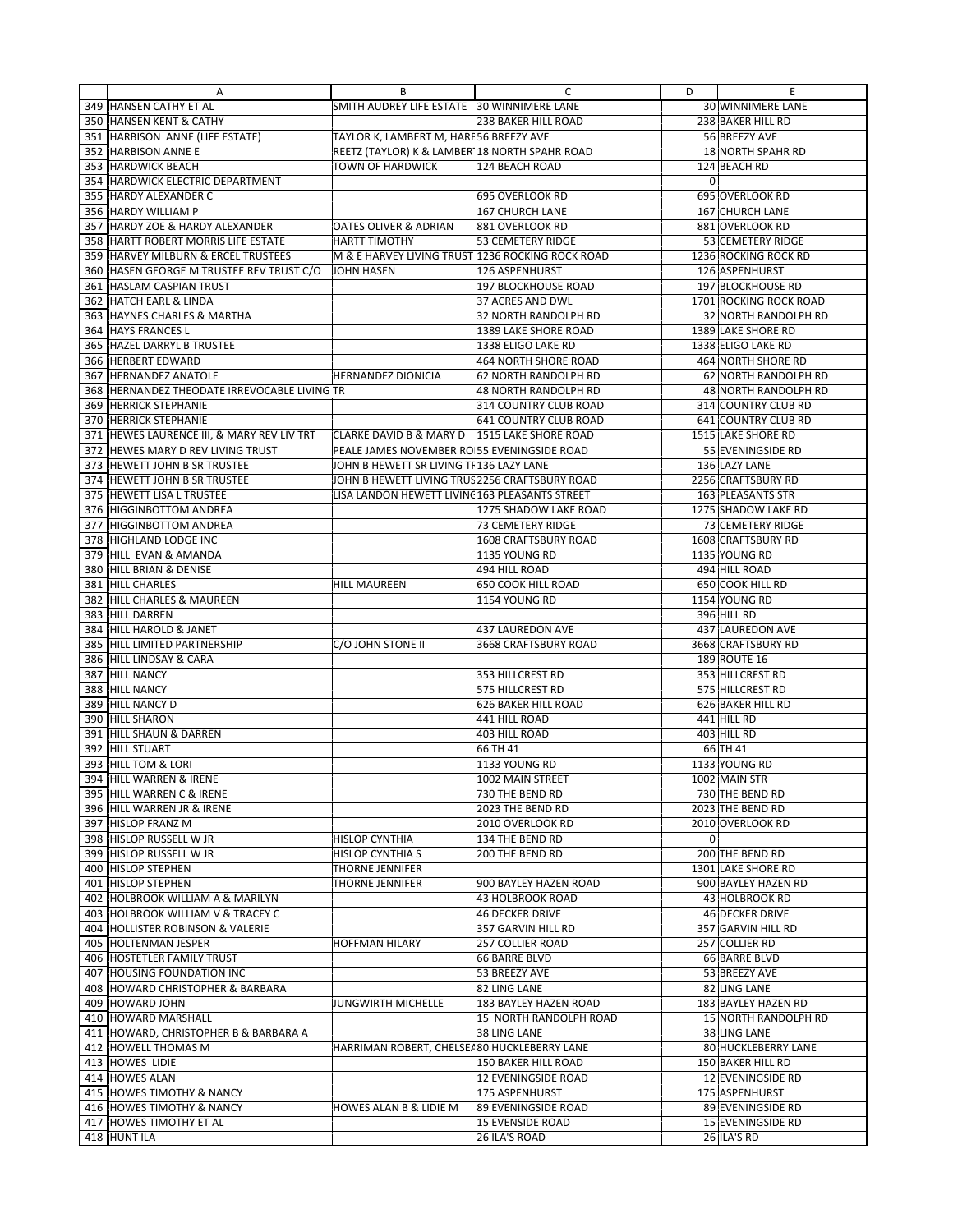|            | Α                                                                             | В                                              | с                                  | D | Ε                                          |
|------------|-------------------------------------------------------------------------------|------------------------------------------------|------------------------------------|---|--------------------------------------------|
|            | 419 HUNT JAMES H & CYNTHIA                                                    | NICASIO JENNIFER                               | 114 ILA'S ROAD                     |   | 114 ILA'S RD                               |
|            | 420  HURST THOMAS M & MERRILL B                                               |                                                | 29 EAST ST                         |   | 29 EAST STR                                |
|            | 421 HURT ALEXANDER P                                                          |                                                | 1155 WHITE ROAD                    |   | 1155 WHITE RD                              |
| 422        | <b>HUSSEY GEORGE &amp; SANDRA MARIE</b>                                       |                                                | 826 MAIN STREET                    |   | 826 MAIN STR                               |
| 423        | <b>HUSSEY LORRAINE</b>                                                        |                                                | 130 HUSSEY LANE                    |   | 130 HUSSEY LANE                            |
| 424        | IGLEHEART KIMBALL JR & EUGENIA                                                |                                                | 455 CRAFTSBURY ROAD                |   | 455 CRAFTSBURY RD                          |
| 425        | IGLEHEART MARGARET& WILLIAM CO-TRUSTEKIIMBALL IGLEHEART FAMILY 109 HIGH PINES |                                                |                                    |   | 109 HIGH PINES                             |
| 426        | <b>INOUYE RICHARD</b>                                                         |                                                | 500 WHETSTONE BROOK RD             |   | 500 WHETSTONE BROOK RD                     |
| 427        | <b>INOUYE SUSAN K TRUSTEE</b>                                                 |                                                | <b>106 BLOCKHOUSE ROAD</b>         |   | 106 BLOCKHOUSE RD                          |
| 428        | <b>IONESCU MIHAI &amp; LOUISE</b>                                             |                                                | 120 DURKEE DRIVE                   |   | 120 DURKEE DRIVE                           |
| 429        | IRISH CAROL DIANE TRUSTEE                                                     | 2001 REVOCABLE TRUST                           | 819 COUNTRY CLUB ROAD              |   | 819 COUNTRY CLUB RD                        |
| 430        | <b>IRWIN PETER A</b>                                                          |                                                | 1190 ROCKING ROCK ROAD             |   | 1190 ROCKING ROCK RD                       |
| 431        | <b>IRWIN PIERSON C JR TRUST ET AL</b>                                         | IRWIN JOHN R                                   | <b>159 ASPENHURST</b>              |   | 159 ASPENHURST                             |
| 432        | <b>ISAACSON FAMILY TRUST</b>                                                  |                                                | <b>160 CEMETERY RIDGE</b>          |   | 160 CEMETERY RIDGE                         |
| 433        | JACOBS SHARON                                                                 |                                                | 2236 TOWN HWY 8                    |   | 2270 TOWN HWY 8                            |
| 434        | JACOBS DOROTHEA T                                                             |                                                | <b>685 HARRINGTON RD</b>           |   | 685 HARRINGTON RD                          |
| 435        | JAFFIN CHARLES & ROSANNA                                                      |                                                | 127 JAFFIN FLATS                   |   | 127 JAFFIN FLATS                           |
|            | 436 JEFFERSON EVERADO                                                         | <b>CAPLES SARA</b>                             | 1875 OVERLOOK RD                   |   | 1875 OVERLOOK RD                           |
| 437        | JEFFERSON THEODATE (HERNADEZ)                                                 |                                                | 1250 ELIGO LAKE RD                 |   | 1250 ELIGO LAKE RD                         |
| 438        | <b>JENCKES DONNA</b>                                                          |                                                |                                    |   | 787 CEMETERY RIDGE                         |
| 439        | JENKINS DONALD & DAVID                                                        | JENKINS MARGARET & PETER 166 BLOCKHOUSE ROAD   |                                    |   | <b>166 BLOCKHOUSE RD</b>                   |
| 440        | JENKINS MARGARET B ET AL                                                      |                                                | 7 EAST EDGEWOOD LANE               |   | 7 EAST EDGEWOOD LANE                       |
| 441        | JENNINGS DAVID, ET AL                                                         | PETER D. JENNINGS                              | 500 ELIGO LAKE RD                  |   | 500 ELIGO LAKE RD                          |
| 442        | JOHNSON BRIK<br>JOHNSON DARRYL D & HOLLY                                      | <b>DAWES TIMOTHY K</b>                         | 931 ROUTE 16<br>1119 ELIGO LAKE RD |   | 245 FIREFLY DRIVE<br>11 ELIGO LAKE RD      |
| 443        | JOHNSON RICHARD                                                               |                                                | 2472 CRAFTSBURY ROAD               |   | 2472 CRAFTSBURY RD                         |
| 444<br>445 | <b>JOHNSON THOMAS</b>                                                         |                                                | <b>418 LAKE ROAD</b>               |   | 418 LAKE RD                                |
| 446        | JOHNSTON JAMES & LINDA                                                        |                                                |                                    |   | 52 CEMETERY RIDGE                          |
| 447        | JOHNSTON KENNETH & JANET                                                      |                                                | 271 THE BEND RD                    |   | 271 THE BEND RD                            |
| 448        | JONES SABRA E                                                                 |                                                | 156 BREEZY AVE                     |   | 156 BREEZY AVE                             |
| 449        | JORDAN BARBARA M                                                              |                                                | 117 CHURCH LANE                    |   | 117 CHURCH LANE                            |
| 450        | JORDAN DOUGLAS L                                                              | JORDAN KATHERINE B                             | 763 CRAFTSBURY ROAD                |   | 763 CRAFTSBURY RD                          |
| 451        | JOSLIN JEANNE J                                                               | MILTENBERGER DAVID                             | 43 ROWDIS ROAD                     |   | 43 ROWDIS RD                               |
| 452        | JUDKINS CLARENCE E JR                                                         | <b>DUFRANE AMY</b>                             | 4125 ROUTE 16                      |   | 4125 ROUTE 16                              |
| 453        | KARP EDWIN & ILSE                                                             |                                                | 1043 DIMICK ROAD                   |   | 1043 DIMICK RD                             |
| 454        | <b>KARP ERIKA</b>                                                             |                                                | 653 SHADOW LAKE ROAD               |   | 653 SHADOW LAKE RD                         |
| 455        | KASPER EARL & DEBORAH                                                         |                                                | 1481 THE BEND RD                   |   | 1481 THE BEND RD                           |
|            | 456 KEENAN JENNIFER H                                                         |                                                | 3900 ROUTE 16                      |   | 3900 ROUTE 16                              |
| 457        | <b>KEHLER ANDREW &amp; MATTHEW</b>                                            |                                                | 111 TH 41                          |   | 111 TH 41                                  |
| 458        | KELLOGG ROGER & JUNE                                                          |                                                | 1578 GEBBIE ROAD                   |   | 1578 GEBBIE RD                             |
| 459        | <b>KELLOGG ROGER &amp; JUNE S</b>                                             |                                                | 1265 CRAFTSBURY ROAD               |   | 1265 CRAFTSBURY RD                         |
| 460        | <b>KELLY DAVID J JR TRUSTEE</b>                                               |                                                | 107 HUSSEY LANE                    |   | 107 HUSSEY LANE                            |
| 461        | <b>KERR RODERICK M</b>                                                        | <b>COLE ELAINE C</b>                           | 1492 TOWN HWY 8                    |   | 1492 TOWN HWY 8                            |
| 462        | <b>KEYES NANCY GRAY TURSTEE</b>                                               | <b>KEYES CAMERON &amp; JUSTIN</b>              | 1038 BARR HILL RD                  |   | 1038 BARR HILL RD                          |
|            | 463 KEYES NANCY J TRUSTEE                                                     | KEYES NOMINEE REALTY TRU: 1181 CRAFTSBURY ROAD |                                    |   | 1181 CRAFTSBURY RD                         |
|            | 464 KING HENRY A & YOLANDA S                                                  |                                                | 2036 LAKE SHORE ROAD               |   | 2036 LAKE SHORE RD                         |
|            | 465 KING JB & MD TRUSTS                                                       | TRUSTEES JEROME & MURIEL 167 BLACK'S POINT     |                                    |   | 167 BLACK'S POINT                          |
|            | 466 KING MAX & MARGARET                                                       |                                                | 455 BAYLEY HAZEN RD                |   | 455 BAYLEY HAZEN RD                        |
|            | 467 KINSEY ROBYN M                                                            |                                                | 145 HORSE POND ROAD                |   | 145 HORSE POND RD                          |
|            | 468 KIRCHER LOUIS R & CAROLYN D                                               |                                                | 423 MAIN STREET                    |   | 423 MAIN STR                               |
|            | 469 KIRKPATRICK GLEN A                                                        |                                                | 1940 LAKE SHORE ROAD               |   | 1940 LAKE SHORE RD                         |
|            | 470 KIRKWOOD NIALL G                                                          | ARNOLD LOUISE J                                | 267 BREEZY AVE                     |   | 267 BREEZY AVE                             |
|            | 471 KNOX HUGH W                                                               |                                                | 532 BREEZY AVE                     |   | 532 BREEZY AVE                             |
|            | 472 KRAMER JOHN MCNEIL<br>473 KREIDER LAWRENCE E TRUST                        | KREIDER LAWRENCE & GLEA 170 EAST EDGEWOOD LANE | <b>200 HARRINGTON RD</b>           |   | 200 HARRINGTON RD<br>70 EAST EDGEWOOD LANE |
|            | 474 KROMASH AARON                                                             |                                                | 672 SALLS ROAD                     |   | 672 SALLS RD                               |
|            | 475 KUBIC MILAN J AND LEESA FINE                                              | TRUSTEES OF MILAN J KUBIC 880 SHADOW LAKE ROAD |                                    |   | 880 SHADOW LAKE RD                         |
|            | 476 LA PLACA LINDA P                                                          |                                                | 749 WHITE ROAD                     |   | 749 WHITE RD                               |
|            | 477 LACASSE GREGORY & JOANN D                                                 |                                                | 327 WINCHESTER ROAD                |   | 327 WINCHESTER RD                          |
|            | 478 LAFLAM DYLAN & MICHELLE                                                   |                                                | 1114 MAIN STREET                   |   | 1114 MAIN STR                              |
|            | 479 LAFONT BRIAN M                                                            |                                                | 1320 ELIGO LAKE RD                 |   | 1320 ELIGO LAKE RD                         |
|            | 480 LAFONT BRIAN M                                                            |                                                | 1321 ELIGO LAKE RD                 |   | 1321 ELIGO LAKE RD                         |
|            | 481 LAKEVIEW INN ENTERPRISES LLC                                              |                                                | 295 BREEZY AVE                     |   | 295 BREEZY AVE                             |
| 482        | LAMBERT DOROTHY                                                               |                                                | 8 THE BEND RD                      |   | 8 THE BEND RD                              |
| 483        | LAMMERT MICHAEL & NANCY                                                       |                                                | 1774 TOWN HWY 8                    |   | 1774 TOWN HWY 8                            |
|            | 484 LANATA MIRIAM O                                                           |                                                | 127 ASPENHURST                     |   | 127 ASPENHURST                             |
|            | 485 LANDON LEONA M NOMINEE TRUST                                              |                                                | 287 RANDOLPH ROAD                  |   | 287 RANDOLPH RD                            |
|            | 486 LANDON PROPERTIES, LLC                                                    | C/O SEAN THOMAS LANDON 305 RANDOLPH ROAD       |                                    |   | 305 RANDOLPH RD                            |
|            | 487 LANPHEAR PATRICIA                                                         | LANPHEAR CONNIE                                | 939 MAIN STREET                    |   | 939 MAIN STR                               |
|            | 488 LAPIERRE LAWRENCE & MELODY                                                |                                                | 1095 GEBBIE ROAD                   |   | 1095 GEBBIE RD                             |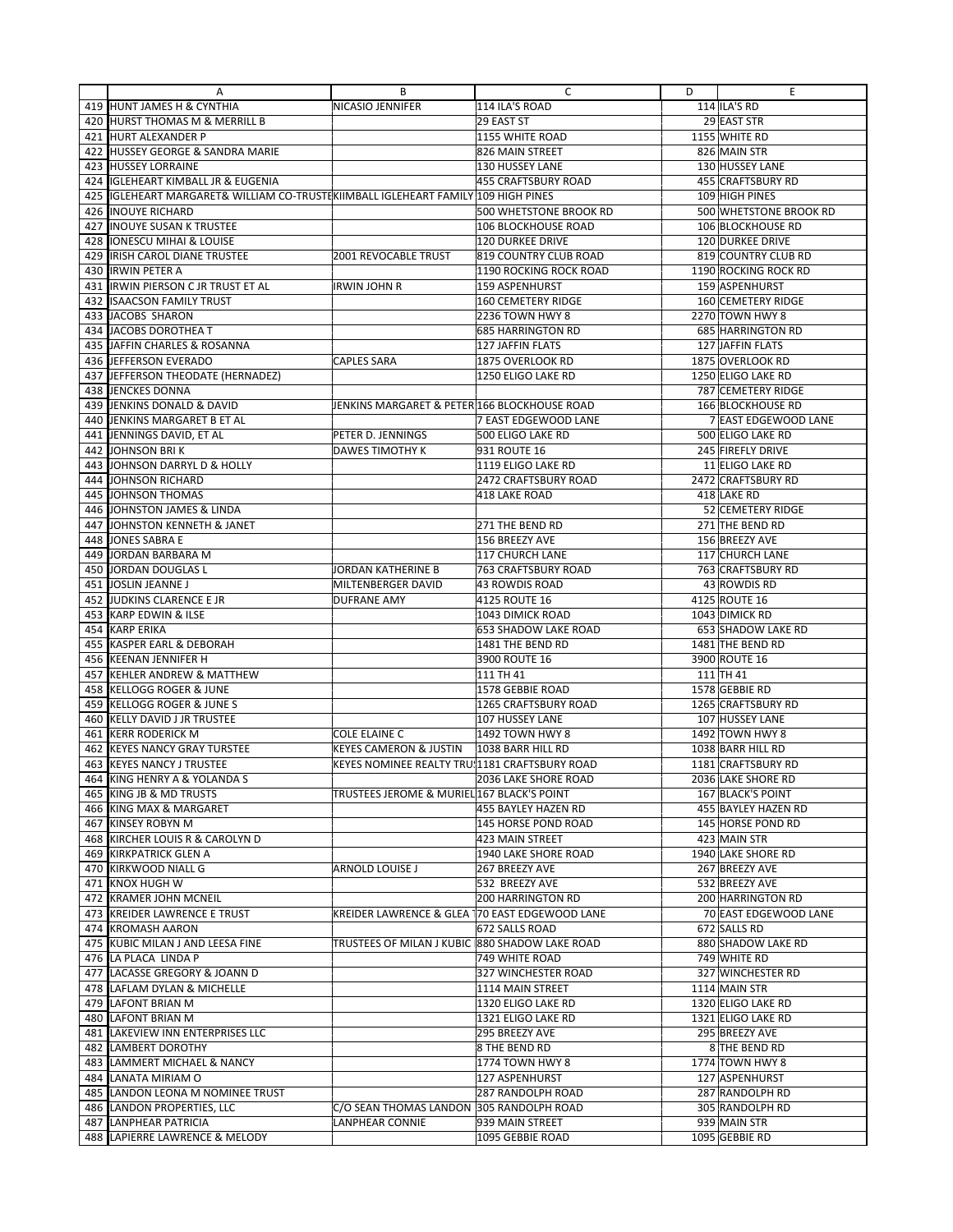|            | Α                                                                               | В                                                | C                            | D | E                                    |
|------------|---------------------------------------------------------------------------------|--------------------------------------------------|------------------------------|---|--------------------------------------|
| 489        | LAPIERRE MICHAEL & VIRGINIA                                                     |                                                  | 290 THE BEND RD              |   | 290 THE BEND RD                      |
|            | 490 LAPOINT ERIC                                                                |                                                  |                              |   | 600 LAKE RD                          |
| 491        | LAUNER ALDEN & PATRICIA                                                         | C/O VT FEDERAL CREDIT UNIC1394 ROCKING ROCK ROAD |                              |   | 1394 ROCKING ROCK RD                 |
| 492        | LAWRENCE RUTH E REVOCABLE TRUST                                                 |                                                  |                              |   | 327 HANKS HILL                       |
| 493        | <b>LEAHY SEAN</b>                                                               | <b>REINHOLD KRISTEN</b>                          | 894 THE BEND RD              |   | 894 THE BEND RD                      |
| 494        | LEBEAU SCOTT & CHRISTINE                                                        |                                                  | 786 BAYLEY HAZEN RD          |   | 786 BAYLEY HAZEN RD                  |
| 495        | LEBLANC ERNEST & MARY                                                           |                                                  | 77ACRES:                     |   | 1902 ROCKING ROCK ROAD               |
| 496        | <b>LEBLANC ROBIN</b>                                                            |                                                  | <b>217 WINCHESTER ROAD</b>   |   | 217 WINCHESTER RD                    |
| 497        | LEHOUILLER MAURICE & VALERIE                                                    |                                                  | 1243 TAYLOR ROAD             |   | 1243 TAYLOR RD                       |
|            | <b>LIADSA INVESTMENT LP</b>                                                     |                                                  | <b>476 BATHTUB ROCK ROAD</b> |   | 476 BATHTUB ROCK RD                  |
| 498        |                                                                                 | C/O THE AYCO CO                                  | <b>394 LAUREDON AVE</b>      |   | 394 LAUREDON AVE                     |
| 499        | <b>LICHTENSTEIN MARK</b>                                                        | <b>WEST CYNTHIA</b>                              |                              |   |                                      |
| 500        | LIMA CARLOS & CHARLOTTE                                                         |                                                  | 70 LAZY LANE                 |   | 70 LAZY LANE                         |
| 501        | LIND CRAIG R & ANNE M                                                           |                                                  | 2651 ROUTE 16                |   | 2651 ROUTE 16                        |
| 502        | <b>LINDA WYLES</b>                                                              | <b>BYERS RICHARD Q</b>                           | <b>12 WINNIMERE CIRCLE</b>   |   | 12 WINNIMERE CIRCLE                  |
| 503        | LING ALICE M C                                                                  | <b>CROSBY BENJAMIN</b>                           | 402 VOGAN RD                 |   | 402 VOGAN RD                         |
| 504        | LING ARTHUR W                                                                   |                                                  | 84 LING LANE                 |   | 84 LING LANE                         |
| 505        | LING ARTHUR W & SHARON A                                                        |                                                  | 404 MAIN STREET              |   | 404 MAIN STR                         |
|            | 506 LIPSCOMB MARGARET                                                           |                                                  | 1183 THE BEND RD             |   | 1183 THE BEND RD                     |
| 507        | <b>LOCKE PAUL &amp; JEANNE</b>                                                  |                                                  | 1901 ELIGO LAKE RD           |   | 1901 ELIGO LAKE RD                   |
| 508        | <b>LONEGREN JORDAN</b>                                                          | <b>LONEGREN LUCAS</b>                            | <b>23 VIRGINIA LANE</b>      |   | 23 VIRGINIA LANE                     |
| 509        | LONEGREN SALLY PLEASANTS REVOCABLE TRULONEGREN SALLY PLEASANTS 594 LAUREDON AVE |                                                  |                              |   | 594 LAUREDON AVE                     |
| 510        | LONEGREN SIGFRID R REVOCABLE TRUST                                              | LONEGREN SIGFRID R TRUSTE409 BREEZY AVE          |                              |   | 409 BREEZY AVE                       |
| 511        | LONEGREN SIGFRID R REVOCABLE TRUST                                              | LONEGREN SIGFRID R TRUSTE421 BREEZY AVE          |                              |   | 421 BREEZY AVE                       |
| 512        | LONG JANET                                                                      |                                                  | 11 WILSON ST                 |   | 11 WILSON STR                        |
| 513        | <b>LORENZ MARIAN B</b>                                                          |                                                  | 1082 BAKER HILL ROAD         |   | 1082 BAKER HILL RD                   |
| 514        | LOTSPEICH FAMILY PROPERTIES LLC                                                 | C/O SYLVIA LOTSPEICH GREEN28 EDSALL ROAD         |                              |   | 28 EDSALL RD                         |
| 515        | LOVETT RICHARD (& ARLYNE ESTATE)                                                | C/O RM & A LOVETT TRUSTEE 1747 TOWN HWY 8        |                              |   | 1747 TOWN HWY 8                      |
|            | 516 LOVETT RICHARD & (ARLYNE B ESTATE)                                          |                                                  | 1745 TOWN HWY 8              |   | 1745 TOWN HWY 8                      |
| 517        | LOVETT RICHARD & JACQUELINE                                                     |                                                  | 828 NORTH SHORE ROAD         |   | 828 NORTH SHORE RD                   |
| 518        | LOVETT RICHARD JR                                                               |                                                  | 1749 TOWN HWY 8              |   | 1749 TOWN HWY 8                      |
| 519        | <b>LUCAS JENNIFER</b>                                                           | <b>SCHWEIZER JOHN</b>                            | <b>768 NORTH SHORE ROAD</b>  |   | 768 NORTH SHORE RD                   |
| 520        | LUKENS ALAN W & SUSAN A                                                         |                                                  | 171 ASPENHURST               |   | 171 ASPENHURST                       |
| 521        | LUKENS LEWIS & LUCY                                                             |                                                  | 212 BLOCKHOUSE ROAD          |   | 212 BLOCKHOUSE RD                    |
| 522        | LUMDSEN LAWRENCE & SHERRAL                                                      |                                                  | 409 BARR HILL RD             |   | 409 BARR HILL RD                     |
|            | LUMSDEN HEATHER                                                                 |                                                  |                              |   |                                      |
| 523<br>524 |                                                                                 |                                                  | 690 RESERVOIR RD             |   | 632 BARR HILL RD<br>690 RESERVOIR RD |
|            | LUMSDEN LAWRENCE & SHERRAL                                                      |                                                  |                              |   |                                      |
| 525        | LUMSDEN LAWRENCE & SHERRAL                                                      |                                                  | 529 BARR HILL RD             |   | 529 BARR HILL RD                     |
|            | 526 LUMSDEN RONALD B                                                            | LUMSDEN ROBERT L & MCCA 411 BAKER HILL ROAD      |                              |   | 411 BAKER HILL RD                    |
| 527        | <b>LUSSIER LINDA</b>                                                            | <b>ALLEN THOMAS</b>                              | 4544 CENTER ROAD             |   | 4544 CENTER RD                       |
|            | 528 LYMAN ELIAS VIII & KAREN                                                    | LYMAN ELIAS VII LIFE ESTATE 172 ASPENHURST       |                              |   | 172 ASPENHURST                       |
| 529        | LYMAN ELIAS VIII ET AL                                                          | ASPENHURST POINT COMMO 170 ASPENHURST            |                              |   | 170 ASPENHURST                       |
| 530        | LYMAN HOWARD & PIERRETTE                                                        |                                                  | 1902 ROUTE 16                |   | 1902 ROUTE 16                        |
| 531        | MACHIA ERNEST L JR & CHARLENE                                                   |                                                  | 855 MAIN STREET              |   | 855 MAIN STR                         |
| 532        | <b>MACKIN JOHN &amp; MICHELE</b>                                                |                                                  | <b>5 CEMETERY RIDGE</b>      |   | <b>5 CEMETERY RIDGE</b>              |
| 533        | MACKIN JOHN & MICHELE                                                           |                                                  | 61 EAST ST                   |   | 61 EAST STR                          |
|            | 534 MACLEOD SANDRA                                                              | MACLEOD DONALD JR & EISN43 EAST ST               |                              |   | 43 EAST ST                           |
|            | 535 MACNEIL                                                                     | <b>PERRON ALICE</b>                              | 914 CRAFTSBURY ROAD          |   | 914 CRAFTSBURY RD                    |
|            | 536 MACNEIL HUNT LLC                                                            |                                                  | 28 NORTH RANDOLPH ROAD       |   | 28 NORTH RANDOLPH RD                 |
|            | 537 MACNEIL HUNT LLC                                                            |                                                  | <b>74 NORTH RANDOLPH RD</b>  |   | 74 NORTH RANDOLPH RD                 |
|            | 538 MACNEIL HUNT LLC                                                            |                                                  | 44 ROWDIS ROAD               |   | 44 ROWDIS RD                         |
|            | 539 MACWILLIAMS THERESA M                                                       |                                                  | 457 THE BEND RD              |   | 457 THE BEND RD                      |
|            | 540 MAILE FARMS LLC                                                             | C/O JAMES B DOWNING                              | 2255 CRAFTSBURY ROAD         |   | 2255 CRAFTSBURY RD                   |
|            | 541 MAKAU JOHN & LYDIA                                                          | CO-TRUSTEES OF THE JOHN A 32 EAST ST             |                              |   | 32 EAST STR                          |
|            | 542 MANN FREDERICK & NICOLE                                                     |                                                  | 1193 NORTH SHORE ROAD        |   | 1193 NORTH SHORE RD                  |
|            | 543 MANN GWEN PATTERSON                                                         |                                                  | <b>42 BIRCH LANE</b>         |   | 42 BIRCH LANE                        |
|            | 544 MANN KENNETH & AMY                                                          |                                                  | 962 YOUNG ROAD               |   | 962 YOUNG RD                         |
|            | 545 MANN KENNETH D JR & GWEN P                                                  |                                                  | 182 BREEZY AVE               |   | 182 BREEZY AVE                       |
|            | 546 MANN SCOTT P                                                                |                                                  | 688 BARR HILL RD             |   | 688 BARR HILL RD                     |
|            | 547 MARCOTT DENNIS & TERRY                                                      |                                                  | 1555 SHADOW LAKE ROAD        |   | 1555 SHADOW LAKE RD                  |
|            | 548 MARKS MARGARET                                                              |                                                  | 177 BLOCKHOUSE ROAD          |   | 177 BLOCKHOUSE RD                    |
|            | 549 MAROTTI DANIEL J & SANDRA                                                   |                                                  | 752 CEMETERY RIDGE           |   | 752 CEMETERY RIDGE                   |
|            | 550 MASER CLARK W TRUST                                                         | TRUSTEE CLARK W MASER                            | 1316 LAKE SHORE ROAD         |   | 1316 LAKE SHORE RD                   |
|            | 551 MASON DOROTHY ET AL                                                         | C/O MARION STEGNER                               | 92 BLACK'S POINT             |   | 92 BLACK'S POINT                     |
|            | 552 MASSE BRONWYN H                                                             | POTTER BRONWYN (LIFE EST/ 703 COUNTRY CLUB ROAD  |                              |   | 703 COUNTRY CLUB RD                  |
|            | 553 MASSEY CLARA                                                                |                                                  | 97 HILL ROAD                 |   | 97 HILL RD                           |
|            | 554 MASSEY DAVID                                                                |                                                  | 2637 THE BEND RD             |   | 2637 THE BEND RD                     |
|            | 555 MASSEY DAVID                                                                |                                                  | 151 HILL ROAD                |   | 151 HILL RD                          |
|            | 556 MASSEY DAVID                                                                |                                                  | 55 BREEZY AVE                |   | 55 BREEZY AVE                        |
|            | 557 MATTILL JOHN J & ANNE W                                                     | LYMAN EDWARD & MABRY                             | 168 ASPENHURST               |   | 168 ASPENHURST                       |
|            |                                                                                 |                                                  |                              |   |                                      |
|            | 558 MAUNSELL DAVID & DOROTHY                                                    |                                                  | 86 WEST COOK HILL RD         |   | 86 WEST COOK HILL RD                 |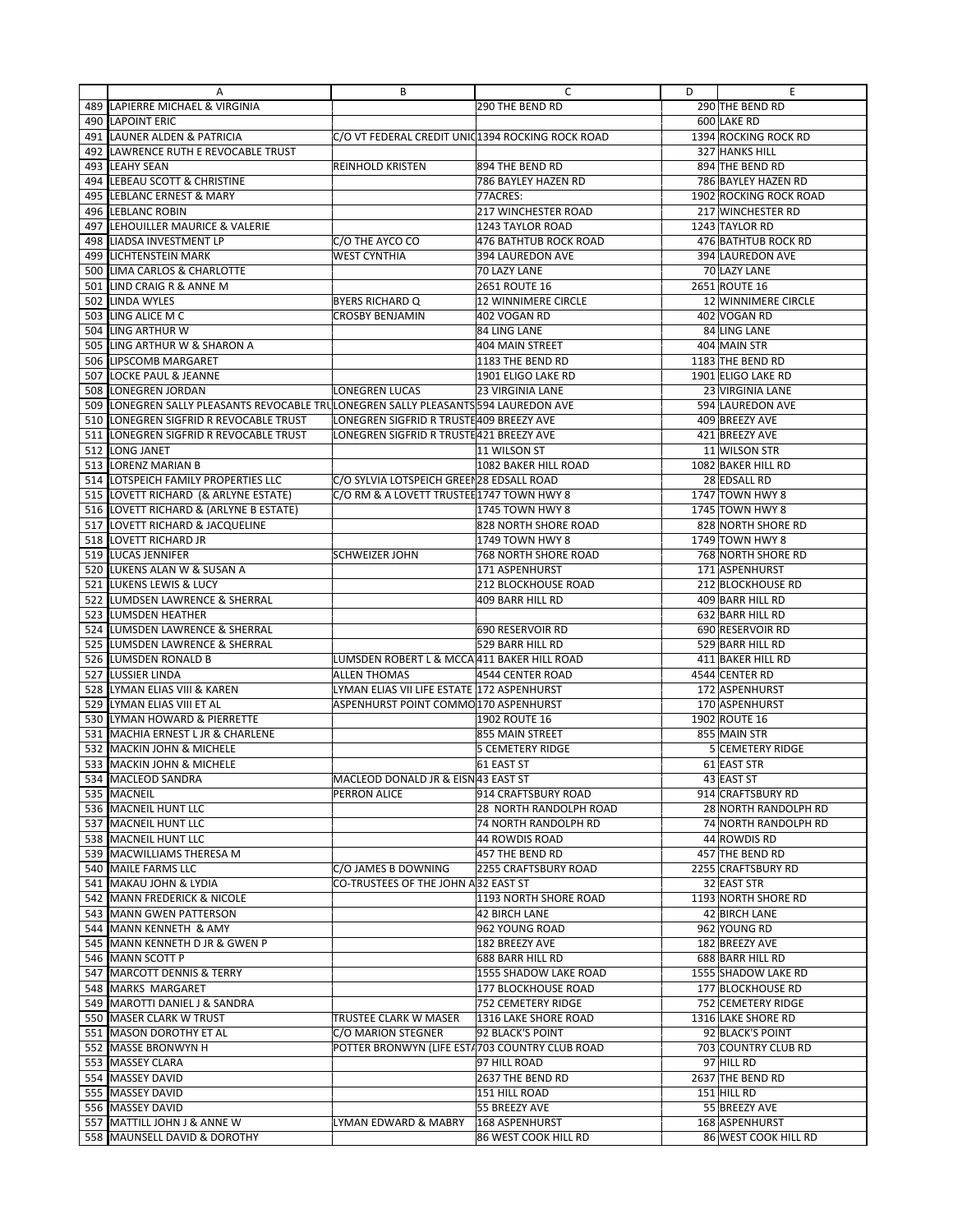|     | Α                                                                                        | В                                           | C                          | D | Ε                        |
|-----|------------------------------------------------------------------------------------------|---------------------------------------------|----------------------------|---|--------------------------|
|     | 559 ROGERS                                                                               |                                             | 2018 SHADOW LAKE ROAD      |   | 2018 SHADOW LAKE RD      |
|     | 560 MAYNARD DONALD                                                                       |                                             | 615 HILL ROAD              |   | 615 HILL ROAD            |
|     | 561 MAYNARD NELSON & JANET                                                               |                                             | 1258 SHADOW LAKE ROAD      |   | 1258 SHADOW LAKE RD      |
|     | 562 MAYNARD NELSON & JANET                                                               |                                             | 1195 BAYLEY HAZEN ROAD     |   | 1195 BAYLEY HAZEN RD     |
|     | 563 MCALLISTER MATTHEW                                                                   |                                             | 301 SALLS RD               |   | 301 SALLS RD             |
|     | 564 MCCALL ANTHONY                                                                       |                                             |                            |   | 401 LAKE RD              |
|     | 565 MCCALL RAYMOND LIFE ESTATE                                                           |                                             | 780 LAKE RD                |   | 780 LAKE RD              |
|     | 566 MCCALL TIMOTHY                                                                       |                                             | 800 LAKE ROAD              |   | 800 LAKE RD              |
|     | 567 MCCOUCH SUSAN                                                                        |                                             | 50 LAKE SHORE ROAD         |   | 50 LAKE SHORE RD         |
|     | 568 MCCOUCH SUSAN                                                                        |                                             | 275 LAKE SHORE ROAD        |   | <b>275 LAKE SHORE RD</b> |
|     | 569 MCCOY BRENT                                                                          | <b>CURVAIO MAYA</b>                         | 491 TAYLOR ROAD            |   | 491 TAYLOR ROAD          |
|     | 570 MCCUNE WM J Jr & ELIZABETH J                                                         |                                             | 335 OVERLOOK RD            |   | 335 OVERLOOK RD          |
| 571 | <b>MCGRATH MARK &amp; MARY</b>                                                           |                                             | 649 TOWN HWY 8             |   | 649 TOWN HWY 8           |
|     | 572 MCHUGO GREGORY & MARY                                                                | MCHUGO NANCY PATRICIA                       | <b>63 BARRE BLVD</b>       |   | 63 BARRE BLVD            |
|     | 573 MCHUGO PATRICIA B                                                                    |                                             | 37 BARRE BLVD              |   | 37 BARRE BLVD            |
|     | 574 MCKENNEY ROBERT                                                                      | <b>BAKER LORETTA</b>                        | 3453 ROUTE 16              |   | 3453 ROUTE 16            |
|     | 575   MCKNIGHT ALISON                                                                    |                                             | 12.68 AC & DWL             |   | 783 LAKE RD              |
|     | 576 MCMINDES GAIL                                                                        |                                             | 3371 CRAFTSBURY ROAD       |   | 3371 CRAFTSBURY RD       |
|     | 577 MCMURTRIE ALAIN & FIONA                                                              |                                             | <b>20 PLEASANTS STREET</b> |   | 20 PLEASANTS STR         |
|     | 578 MCVICKAR JANE B                                                                      |                                             | 557 SHADOW LAKE ROAD       |   | 557 SHADOW LAKE RD       |
| 579 | <b>MELLETT MARGOT DAY</b>                                                                |                                             | 99 LAKE ROAD               |   | 99 LAKE RD               |
|     | 580 IMERCHANT DIANA L                                                                    |                                             | 150 HORSE POND ROAD        |   | 150 HORSE POND RD        |
| 581 | <b>MERCIER ARTHUR</b>                                                                    |                                             | 33 GONYAW ROAD             |   | 33 GONYAW RD             |
|     | 582 MERCIER PATRICIA                                                                     | MERCIER JEREMY & JENNIFER4747 CENTER ROAD   |                            |   | 4747 CENTER RD           |
|     | 583 <b>IMERCIER PATRICIA</b>                                                             |                                             | 975 MAIN STREET            |   | 975 MAIN STR             |
| 584 | MERCIER PATRICIA G & LOCKE SUSAN G                                                       | C/O MADELINE GEBBIE LIFE E 2621 THE BEND RD |                            |   | 2621 THE BEND RD         |
|     | 585 MERCIER SHAWN                                                                        | <b>PATON GLORIA</b>                         | 312 HIGHLANDER STREET      |   | 312 HIGHLANDER STR       |
| 586 | <b>MERMIN ROBERT</b>                                                                     |                                             |                            |   | 1075 WHETSTONE BROOK RD  |
| 587 | MERRILL                                                                                  | C/O MARY METCALF                            | 128 LAZY LANE              |   | 128 LAZY LANE            |
|     | 588 MERRILL ROBERT K                                                                     |                                             | 2384 TOWN HWY 8            |   | 2384 TOWN HWY 8          |
| 589 | <b>MESSIER ERNEST L ESTATE &amp; DOROTHY B</b>                                           | <b>MESSIER DOROTHY</b>                      | 721 MAIN STREET            |   | 721 MAIN STR             |
|     | 590   MESSIER RAYMOND & FLORENCE (LIFE ESTATIMESSIER YVONNE (LIFE ESTAT567 MAIN STREET   |                                             |                            |   | 567 MAIN STR             |
| 591 | <b>METCALF MARY L</b>                                                                    |                                             | <b>203 CRAFTSBURY ROAD</b> |   | 203 CRAFTSBURY RD        |
|     | 592 METCALF MARY LEE                                                                     |                                             | 2406 TOWN HWY 8            |   | 2406 TOWN HWY 8          |
|     | 593 METCALF MICHAEL W                                                                    | <b>METCALF MARY LEE</b>                     | 2404 TOWN HWY 8            |   | 2404 TOWN HWY 8          |
|     | 594 METHODIST CHURCH PARSONAGE                                                           | C/O METHODIST CHURCH                        | 827 MAIN STREET            |   | 827 MAIN STR             |
|     | 595 METRAUX DAVID                                                                        |                                             | 4223 CRAFTSBURY ROAD       |   | 4223 CRAFTSBURY RD       |
|     | 596 MEYER ANDREW B                                                                       |                                             | 3900 CRAFTSBURY ROAD       |   | 3900 CRAFTSBURY RD       |
|     | 597 MEYER KAREN                                                                          |                                             | 2215 THE BEND RD           |   | 2215 THE BEND RD         |
|     | 598 MEYER KATHERINE SIMPSON                                                              |                                             | 367 SIMPSON LANE           |   | 367 SIMPSON LANE         |
| 599 | <b>IMEYER KRISTYNA A</b>                                                                 |                                             | 500 BAKER HILL ROAD        |   | 500 BAKER HILL RD        |
|     | 600 MEYER STEPHEN B                                                                      | <b>SIMPSON KATHERINE M</b>                  | 100 HUGO LANE              |   | 100 HUGO LANE            |
|     | 601 MEYER TAYLOR                                                                         |                                             | 3300 ROUTE 16              |   | 3300 ROUTE 16            |
|     | 602 MEYEROWICH EUGENE & ROSE                                                             |                                             | 899 THE BEND RD            |   | 899 THE BEND RD          |
|     | 603 MICHAUD JEAN DENIS & CLAIRE ANN                                                      |                                             | 1951 HARDWICK STREET       |   | 1951 HARDWICK STR        |
|     | 604 MICHAUD JEREMY & LESLIE                                                              |                                             | 15 OLD SCHOOLHOUSE RD      |   | 15 OLD SCHOOLHOUSE RD    |
|     | 605 MILLER HARRY                                                                         |                                             | 1000 HARRINGTON RD         |   | 1000 HARRINGTON RD       |
|     | 606 MILLER HARRY B & ARTHUR H                                                            |                                             | 1501 TAMARACK RANCH RD     |   | 1501 TAMARACK RANCH RD   |
|     | 607 MILLER LINCOLN & RACHELLE                                                            |                                             | 905 MAIN STREET            |   | 905 MAIN STR             |
|     | 608 MILLION WILLIAM SUZANNE & DAVID                                                      | C/O ALLAIRE DEWEY E & CHA 75 RANDOLPH ROAD  |                            |   | 75 RANDOLPH RD           |
| 609 | MILLION WILLIAM, SUANNE & DAVID                                                          | C/O ALLAIRE DEWEY E & CHA 102 RANDOLPH ROAD |                            |   | 102 RANDOLPH RD          |
|     | 610 MITCHELL ANDREW                                                                      | MITCHELL MAUREEN ET AL                      | 84 MITCHELL PLACE          |   | 84 MITCHELL PLACE        |
|     | 611 MITCHELL ASSOCIATES                                                                  | C/O BEVERLY CORBETT                         | <b>20 SPRAGUE ROAD</b>     |   | 20 SPRAGUE ROAD          |
|     | 612 MOFFATT JOHN                                                                         |                                             | 432 BREEZY AVE             |   | 432 BREEZY AVE           |
|     | 613 MOLLEUR MADELINE                                                                     |                                             | 931 MAIN STREET            |   | 931 MAIN STR             |
|     | 614 MOLLEUR MAURICE & JOANNE                                                             | <b>OCONNOR T &amp; MOLLEUR S</b>            | 100 GONYAW ROAD            |   | 100 GONYAW RD            |
|     | 615 MOLLICA ROBERT & CATHERINE                                                           |                                             | 1228 ELIGO LAKE RD         |   | 1228 ELIGO LAKE RD       |
|     | 616 MOODIE ARMOR                                                                         | <b>LLEWELLYN PERRY</b>                      | 50 OLD SCHOOLHOUSE RD      |   | 50 OLD SCHOOLHOUSE RD    |
|     | 617 MORGAN GERALD L & VALERIE                                                            |                                             | 501 HUNT AVENUE            |   | 501 HUNT AVE             |
|     | 618   MORIN MARY M                                                                       |                                             | 104 NORTH WINNIMERE RD     |   | 104 NORTH WINNIMERE RD   |
|     | 619   MORRISON RICHARD & BEVERLY                                                         |                                             | 866 ROCKING ROCK ROAD      |   | 866 ROCKING ROCK ROAD    |
|     | 620 MORTON IRVING & ANNA                                                                 |                                             | 605 LONG POND ROAD         |   | 605 LONG POND RD         |
|     | 621 MOUNTAIN VIEW COUNTRY CLUB                                                           |                                             | 112 COUNTRY CLUB ROAD      |   | 112 COUNTRY CLUB RD      |
|     | 622 MUENTER ROLF E & RAMIREZ JOSE TRUSTEES CO DOROTHY MULVEY, TRUS1044 ROCKING ROCK ROAD |                                             |                            |   | 1044 ROCKING ROCK ROAD   |
|     | 623 MURDOCK JAMES                                                                        | <b>MURDOCK MICHAEL</b>                      | 1500 WHITE ROAD            |   | 1500 WHITE RD            |
|     | 624 MURDOCK JAMES                                                                        | <b>TONER VIRGINIA</b>                       | <b>12 LOST HIGHWAY</b>     |   | 12 LOST HIGHWAY          |
|     | 625 MURDOCK JAMES                                                                        | <b>TONER VIRGINIA</b>                       | 701 TAMARACK RANCH RD      |   | 701 TAMARACK RANCH RD    |
|     | 626 MURRAY LUANNE ET AL                                                                  | C/O LAURIE PETTO                            | 113 CRAFTSBURY ROAD        |   | 113 CRAFTSBURY RD        |
|     | 627 MURRAY NANCY                                                                         | <b>WAGNER MARGARET</b>                      | 50 HINMAN RD               |   | 50 HINMAN RD             |
|     | 628 MUSKA WILLIAM M                                                                      |                                             | 6258 ROUTE 16              |   | 6258 ROUTH 16            |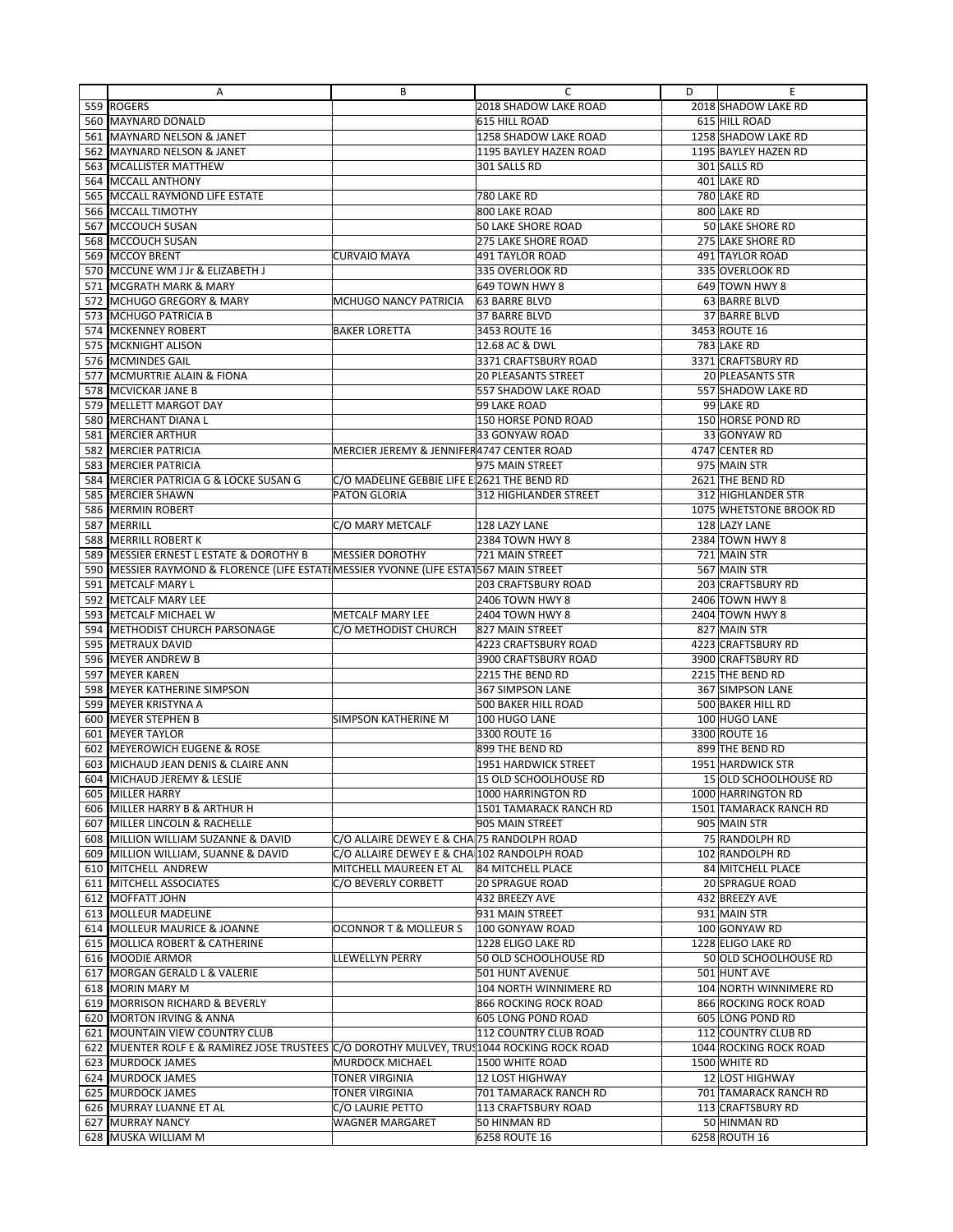|     | Α                                                                                          | В                                                | C                      | D | Ε                                     |
|-----|--------------------------------------------------------------------------------------------|--------------------------------------------------|------------------------|---|---------------------------------------|
|     | 629 MYERS MARY LAVENDER                                                                    |                                                  | 1957 GEBBIE ROAD       |   | 1957 GEBBIE RD                        |
|     | 630 NATURE CONSERVANCY THE                                                                 |                                                  | 565 TAMARACK RANCH RD  |   | 565 TAMARACK RANCH RD                 |
|     | 631 NATURE CONSERVANCY THE                                                                 |                                                  | 1700 TAMARACK RANCH RD |   | 1700 TAMARACK RANCH RD                |
|     | 632 NATURE CONSERVANCY THE                                                                 |                                                  | 433 LONG POND RD       |   | 433 LONG POND RD                      |
|     | 633 NATURE CONSERVANCY THE                                                                 |                                                  | 650 LONG POND ROAD     |   | 650 LONG POND RD                      |
| 634 | NATURE CONSERVANCY THE                                                                     |                                                  | 1521 BARR HILL RD      |   | 1521 BARR HILL RD                     |
|     | 635   NEW ENGLAND ESTATES LLC                                                              | C/O A LORRAINE PLC                               | 296 BLACK'S POINT      |   | 296 BLACK'S POINT                     |
| 636 | <b>INEWHOUSE ARTHUR &amp; KARIN</b>                                                        |                                                  | 1000 LAKE SHORE ROAD   |   | 1000 LAKE SHORE RD                    |
|     | 637 NEWHOUSE ARTHUR N III                                                                  | NEWHOUSE KARIN A                                 | 131 BLOCKHOUSE ROAD    |   | 131 BLOCKHOUSE RD                     |
|     | 638 NEWHOUSE BARBARA                                                                       |                                                  | 84 BARRE BLVD          |   | 84 BARRE BLVD                         |
|     | 639 NEWHOUSE KARIN A. TRUSTEE                                                              | ELIZABETH A ARMSTRONG TR155 MILLER ROAD          |                        |   | 155 MILLER RD                         |
|     | 640 NEXT I LLC                                                                             |                                                  | 4881 CENTER ROAD       |   | 4881 CENTER ROAD                      |
| 641 | NEXT I LLC                                                                                 |                                                  | 221 RANDOLPH ROAD      |   | 221 RANDOLPH RD                       |
|     |                                                                                            |                                                  |                        |   |                                       |
|     | 642 NEXT I, LLC                                                                            | THOMAS SOWLES & NICHOLA183 RANDOLPH ROAD         |                        |   | 183 RANDOLPH RD<br>1863 LAKE SHORE RD |
|     | 643 NEYLON DAVID                                                                           |                                                  | 1863 LAKE SHORE ROAD   |   |                                       |
| 644 | NICASIO LUCIANO & JENNIFER                                                                 |                                                  | 50 BLACK'S POINT       |   | 50 BLACK'S POINT                      |
| 645 | NICELY WILLIAM & LINDA                                                                     | TRUSTEES NICELY REVOC TRU 135 HIGH PINES         |                        |   | 135 HIGH PINES                        |
| 646 | <b>NICOLINO ROBERT</b>                                                                     | SENNA JANE                                       | 91 PELLEGRINI PIKE     |   | 91 PELLEGRINI PIKE                    |
| 647 | NIEMI MARTHA H REVOCABLE TRUST                                                             | NIEMI WILLIAM B & MARTHA4691 CENTER ROAD         |                        |   | 4691 CENTER RD                        |
| 648 | NIEMI MARTHA H REVOCABLE TRUST                                                             | NIEMI WILLIAM B & MARTHA41 VIRGINIA LANE         |                        |   | 41 VIRGINIA LANE                      |
| 649 | NIEMI W BRIAN JR & WANDA K                                                                 |                                                  | 564 BAKER HILL ROAD    |   | 564 BAKER HILL ROAD                   |
| 650 | NIEMI WILLIAM B REVOCABLE TRUST                                                            | NEIMI WILLIAM B & MARTH/4730 CENTER ROAD         |                        |   | 4730 CENTER RD                        |
| 651 | NIEMI WILLIAM B REVOCABLE TRUST                                                            | NIEMI WILLIAM B & MARTHA 4627 CENTER ROAD        |                        |   | 4627 CENTER RD                        |
|     | 652 INISBET TIMOTHY & BARBARA                                                              |                                                  | 2564 TOWN HWY 8        |   | 2564 TOWN HWY 8                       |
| 653 | NISBET, TIMOTHY & BARBARA                                                                  |                                                  | 1067 BAKER HILL ROAD   |   | 1067 BAKER HILL RD                    |
|     | 654 NORMA G. BLACK                                                                         |                                                  | 1160 TAYLOR ROAD       |   | 1160 TAYLOR ROAD                      |
|     | 655 INORRIS-BAKER CAROLYN TRUSTEE                                                          | REVOCABLE TRUST DTD 4/16/292 BLACK'S POINT       |                        |   | 292 BLACK'S POINT                     |
|     | 656 INORTHEAST INVESTMENT PROPERTIES                                                       | C/O NANCY KRAMER                                 | 1327 OVERLOOK RD       |   | 1327 OVERLOOK RD                      |
|     | 657 NEW PEOPLE                                                                             |                                                  | 3373 CRAFTSBURY ROAD   |   | 3373 CRAFTSBURY RD                    |
|     | 658 NOTIS-MCCONARTY EDWARD TRUSTEE ET AL C/O ALAN P BASCOM                                 |                                                  | <b>42 BARRE BLVD</b>   |   | 42 BARRE BLVD                         |
|     | 659 O'BRIEN JOHN & JILL                                                                    |                                                  | 17 PLEASANTS STREET    |   | 17 PLEASANTS STR                      |
|     | 660 O'CONNOR TERRENCE                                                                      | <b>MOLLEUR SHERRI</b>                            | 378 GONYAW ROAD        |   | 378 GONYAW RD                         |
| 661 | O'CONNOR DAVID                                                                             | <b>JEN LILLIAN</b>                               | 1486 LAKE SHORE ROAD   |   | 1486 LAKE SHORE RD                    |
| 662 | <b>OFFORD KAREN, JENNIFER &amp; STEPHEN</b>                                                |                                                  | 790 HARRINGTON RD      |   | 790 HARRINGTON RD                     |
| 663 | <b>OHLROGGE RICHARD</b>                                                                    | PERCIVAL ANNE                                    | 1600 LAKE SHORE ROAD   |   | 1600 LAKE SHORE RD                    |
| 664 | <b>OHLROGGE RICHARD &amp; KRISTINE</b>                                                     |                                                  | 644 CEMETERY RIDGE     |   | 644 CEMETERY RIDGE                    |
| 665 | <b>OLDS GLENN R ET AL</b>                                                                  |                                                  | 150 GRAY BARN ROAD     |   | 150 GRAY BARN RD                      |
| 666 | <b>OLDS RICHARD G ET AL</b>                                                                |                                                  | 2001 BARR HILL RD      |   | 2001 BARR HILL RD                     |
| 667 | <b>OLMSTED-STEDMAN MARY</b>                                                                | OLMSTED EDWARD & OLMST 1691 LAKE SHORE ROAD      |                        |   | 1691 LAKE SHORE RD                    |
|     | 668 OSTERHOURT G & BISHOP E                                                                | <b>GREENSBORO TOWN BALL FILL LAKE SHORE ROAD</b> |                        |   | 2 LAKESHORE RD                        |
| 669 | <b>OSTERHOUT GERTRUDE</b>                                                                  | <b>BISHOP ELIZABETH</b>                          | 102 BREEZY AVE         |   | 102 BREEZY AVE                        |
| 670 | <b>OSTERHOUT PETER &amp; PATRICIA</b>                                                      | C/O OSTERHOUT GERTRUDE 230 RANDOLPH ROAD         |                        |   | 230 RANDOLPH RD                       |
| 671 | <b>OSTERHOUT PETER &amp; STEPHANIE</b>                                                     |                                                  | 214 RANDOLPH ROAD      |   | 214 RANDLOPH RD                       |
| 672 | <b>JOSTERHOUT PETER &amp; STEPHANIE</b>                                                    |                                                  | 265 RANDOLPH ROAD      |   | 265 RANDOLPH RD                       |
|     | 673 PARKE ANNE SANGREE                                                                     |                                                  | 109 SPAHR ROAD         |   | 109 SPAHR RD                          |
|     | 674 PARKER JEFFREY H                                                                       | MILLEN J & WARNER D & LAN326 BLACK'S POINT       |                        |   | 326 BLACK'S POINT                     |
|     | 675 PARKER MARY M TRUSTEE                                                                  | MARY PARKER REVOCABLE F/24 BLACK'S POINT         |                        |   | 24 BLACK'S POINT                      |
|     | 676 PARRISH CAROLYN & PATRICIA                                                             | R HURLEY CO-TRUSTEE OF FT 34 EAST EDGEWOOD LANE  |                        |   | 34 EAST EDGEWOOD LANE                 |
|     | 677 PARTRIDGE HILL FARMS                                                                   | C/O THE AYCO CO                                  | 950 GEBBIE ROAD        |   | 950 GEBBIE RD                         |
|     | 678 PARTRIDGE HILL FARMS LLC                                                               | C/O THE AYCO CO                                  | 4500 CRAFTSBURY ROAD   |   | 4500 CRAFTSBURY ROAD                  |
|     | 679 PATTEN DANA                                                                            |                                                  |                        |   | 540 SALLS RD                          |
|     | 680 PATTEN HAROLD                                                                          |                                                  | 740 BAYLEY HAZEN ROAD  |   | 740 BAYLEY HAZEN RD                   |
|     | 681 PATTERSON DAY L                                                                        |                                                  | <b>87 BIRCH LANE</b>   |   | 87 BIRCH LANE                         |
|     | 682 PATTERSON DAY L & JANET S                                                              | MANN KENNETH & GWEN P                            | 146 BIRCH LANE         |   | 146 BIRCH LANE                        |
|     | 683 PATTERSON PHILIP G                                                                     |                                                  | 127 BIRCH LANE         |   | 127 BIRCH LANE                        |
|     | 684 PECK CHARLES R TRUSTEE                                                                 | RUSSELL H PECK REVOCABLE 200 MILLER ROAD         |                        |   | 200 MILLER RD                         |
|     | 685 PERHAM DAVID S & ANDREA J                                                              |                                                  | 708 BARR HILL RD       |   | 708 BARR HILL RD                      |
|     |                                                                                            |                                                  |                        |   | 702 GARVIN HILL RD                    |
|     | 686 PERHAM PORTER G                                                                        |                                                  | 702 GARVIN HILL ROAD   |   |                                       |
|     | 687 PERKINS HARRIET J TRUSTEE                                                              | PERKINS ALLEN R & JENNIFER 350 BATHTUB ROCK ROAD |                        |   | 350 BATHTUB ROCK RD                   |
|     | 688 PERKINS HARRIET J TRUSTEE                                                              | PERKINS REV TRUST DATED 3.1376 CRAFTSBURY ROAD   |                        |   | 1376 CRAFTSBURY RD                    |
|     | 689 PERRON IDA                                                                             | PERRON THEODORE (ESTATE) 456 CRAFTSBURY ROAD     |                        |   | 456 CRAFTSBURY RD                     |
|     | 690 PERRON LAURETTE                                                                        |                                                  | 315 LAURENDON AVE      |   | 315 LAUREDON AVE                      |
|     | 691 PERRY C E JR & HODGDON W P TRUSTEES                                                    | PERRY CAMP TRUST                                 | 416 NORTH SHORE ROAD   |   | 416 NORTH SHORE RD                    |
|     | 692 PERRY CARROLL III ET AL                                                                | PERRY DAVID ET AL                                | 4 ROCKING ROCK ROAD    |   | 4 ROCKING ROCK RD                     |
|     | 693   PERRY CHRISTINE B REVOCABLE TRUST 3/18/8 CHRISTINE B PERRY TRUSTEE   147 CHENEY ROAD |                                                  |                        |   | 147 CHENEY RD                         |
|     | 694 PERRY GEORGE S                                                                         | CRAIG L, POTTER J                                | 863 RESERVOIR RD       |   | 863 RESERVOIR RD                      |
|     | 695 PETERCUSKIE JANE F                                                                     |                                                  | 1060 TAYLOR ROAD       |   | 1060 TAYLOR RD                        |
|     | 696 PETERSON CONSTANCE                                                                     | <b>HOLBEIN LYNN</b>                              | 15 VIRGINIA LANE       |   | 15 VIRGINIA LANE                      |
|     | 697 PETERSON CONSTANCE ET AL                                                               | <b>HOLBEIN LYNN</b>                              | 393 BREEZY AVE         |   | 393 BREEZY AVE                        |
|     | 698 PHILIPS ANN S TRUST                                                                    | TRUSTEE ANN S PHILIPS                            | 325 BLACK'S POINT      |   | 325 BLACK'S POINT                     |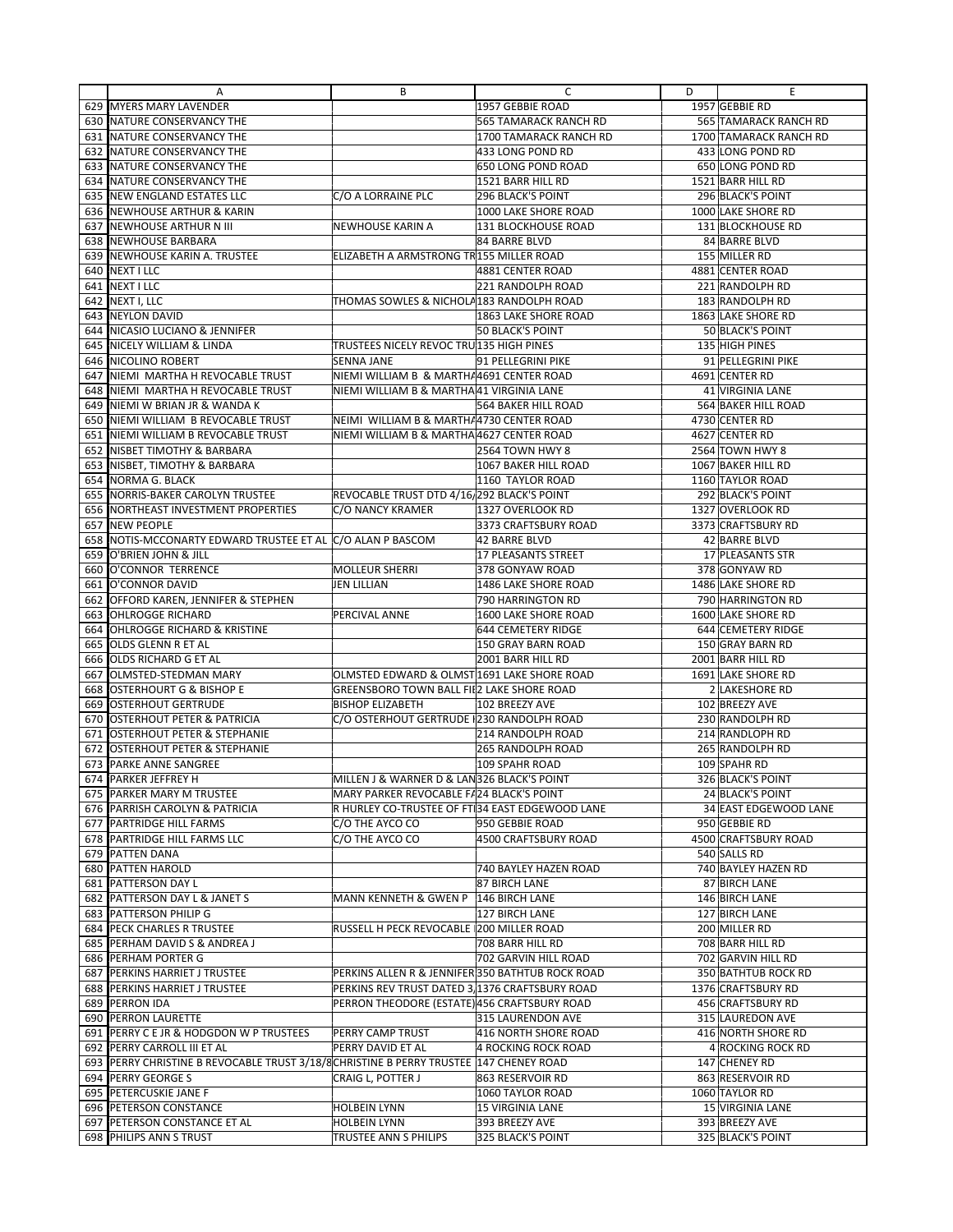|            | Α                                                                             | В                                              | C                                 | D              | Ε                                        |
|------------|-------------------------------------------------------------------------------|------------------------------------------------|-----------------------------------|----------------|------------------------------------------|
| 699        | PICKETT RALPH E & CINDY M                                                     |                                                | 1259 THE BEND RD                  |                | 1259 THE BEND RD                         |
| 700        | PIELA JOSEPH J                                                                |                                                | 1312 ELIGO LAKE RD                |                | 1312 ELIGO LAKE RD                       |
| 701        | PIELA JOSEPH J                                                                |                                                | 1323 ELIGO LAKE RD                |                | 1323 ELIGO LAKE RD                       |
| 702        | PIKE PHILIP R III                                                             |                                                | <b>20 PELLEGRINI PIKE</b>         |                | 20 PELLIGRINI PIKE                       |
| 703        | <b>PILBIN ERIC &amp; CONSTANCE</b>                                            |                                                | 1082 MAIN STREET                  |                | 1082 MAIN STR                            |
| 704        | PILBIN ERIC & CONSTANCE                                                       |                                                | 1090 MAIN STREET                  |                | 1090 MAIN STR                            |
| 705        | PINKNEY ANNE REVOCABLE TRUST                                                  | ANNE PINKNEY TRUSTREE                          | 2207 TOWN HWY 8                   |                | 2207 TOWN HWY 8                          |
| 706        | <b>PION ROGER</b>                                                             |                                                |                                   |                | 209 OLD SCHOOLHOUSE RD                   |
| 707        | PIPERVILLE FOREST RESOURCES INC                                               | C/O RICHARD CARBONETI                          | 941 HIGHLANDER STREET             |                | 941 HIGHLANDER STR                       |
| 708        | POLCHLOPEK STANLEY & GINA                                                     |                                                | 1504 ELIGO LAKE RD                |                | 1504 ELIGO LAKE RD                       |
| 709        | POLSTON NORMAN                                                                | MACKENZIE TINA S                               | <b>182 CRAFTSBURY ROAD</b>        |                | 182 CRAFTSBURY RD                        |
| 710        | PORRAZZO MICHAEL & JULIA                                                      | C/O MERCHANTS BANK                             |                                   | $\overline{0}$ |                                          |
| 711        | POST LINDA                                                                    | 1938 TABER HILL ROAD                           | 1359 CRAFTSBURY ROAD              |                | 1359 CRAFTSBURY RD                       |
| 712        | POSTON RICHARD W REVOCABLE TRUST                                              |                                                | 2664 ROUTE 16                     |                | 2664 ROUTE 16                            |
| 713        | POTAK NANCY                                                                   |                                                | 1796 CRAFTSBURY ROAD              |                | 1796 CRAFTSBURY RD                       |
| 714        | POTTER CORNELIA                                                               |                                                | 75 VAN HOOK ROAD                  |                | 75 VAN HOOK RD                           |
| 715        | <b>PREDPALL DANIEL</b>                                                        |                                                | 274 CRAFTSBURY ROAD               |                | 274 CRAFTSBURY RD                        |
| 716        | PRITCHETT ALBERT G III                                                        | PRITCHETT ELIZABETH F                          | 216 BLACK'S POINT                 |                | 216 BLACK'S POINT                        |
| 717        | PRIVATE LANE PROPERTIES LLC                                                   |                                                | 9 EAST EDGEWOOD LANE              |                | 9 EAST EDGEWOOD LANE                     |
| 718        | PUALWAN RAMSEY & AMY                                                          |                                                | <b>684 TAYLOR ROAD</b>            |                | 684 TAYLOR RD                            |
| 719        | <b>PUTVAIN JEFFREY</b>                                                        |                                                | 1087 YOUNG RD                     |                | 1087 YOUNG RD                            |
| 720<br>721 | RAINEY PENELOPE ESTATE                                                        | C/O PETER REINKE                               | 366 GRAYS DRIVE                   |                | 366 GRAYS DRIVE                          |
|            | RAINEY PENELOPE ESTATE                                                        | C/O PATRICIA SMITH<br>RAMSAY JONATHAN C        | 732 RESERVOIR RD                  |                | 732 RESERVOIR RD                         |
| 722<br>723 | <b>RAMSAY JAMES D &amp; CHARLENE</b><br>RAMSAY JAMES D & CHARLENE LIFE ESTATE | RAMSAY JONATHAN C                              | 1466 TOWN HWY 8<br>971 TOWN HWY 8 |                | 1466 TOWN HWY 8<br>971 TOWN HWY 8        |
| 724        | <b>RANZ JENNIFER</b>                                                          |                                                | <b>491 COUNTRY CLUB ROAD</b>      |                | 491 COUNTRY CLUB RD                      |
| 725        | <b>RANZ ROGER A TRUSTEE</b>                                                   | <b>LUCILE BRINK GST TRUST</b>                  |                                   |                | 175 RANDLOPH RD                          |
| 726        | RATCHFORD PAULA                                                               |                                                | 1854 OVERLOOK RD                  |                | 1854 OVERLOOK RD                         |
| 727        | <b>RAYMOND RICHARD JR &amp; TERRY</b>                                         |                                                | 896 MAIN STREET                   |                | 896 MAIN STR                             |
| 728        | <b>RE-USE IT LLC</b>                                                          | C/O DANIEL DRESKY                              | 1155 MAIN STREET                  |                | 1155 MAIN STR                            |
| 729        | <b>RED ROOSTER LLC</b>                                                        | C/O NORMAN POLSTON                             | 14 BREEZY AVE                     |                | 14 BREEZY AVE                            |
| 730        | <b>REHNQUIST WILLIAM ESTATE</b>                                               | C/O JANET REHNQUIST                            |                                   | 0              |                                          |
| 731        | <b>RENNAISSANCE AGVENTURES LLC</b>                                            |                                                | 148 TH 41                         |                | 148 TH 41                                |
| 732        | <b>REYNOLDS JEAN</b>                                                          |                                                | <b>122 SPAHR ROAD</b>             |                | 122 SPAHR RD                             |
| 733        | <b>REYNOLDS TARA &amp;VICONI FEDERICO</b>                                     |                                                | <b>80 HANSON DRIVE</b>            |                | 80 HANSON DRIVE                          |
| 734        | <b>REYNOLDS THOMAS SCOTT</b>                                                  | FISHER ELSIE MORGAN                            | <b>420 BATHTUB ROCK ROAD</b>      |                | 420 BATHTUB ROCK RD                      |
| 735        | <b>RICH KEVIN &amp; TERRIE</b>                                                |                                                | <b>690 HILLCREST ROAD</b>         |                | 690 HILLCREST RD                         |
| 736        | <b>RICHARDSON GORDON &amp; PATRICIA</b>                                       |                                                | 1998 BAYLEY HAZEN ROAD            |                | 1998 BAYLEY HAZEN RD                     |
| 737        | <b>RISSER CHRISTINA M</b>                                                     |                                                | 636 WHETSTONE BROOK RD            |                | 636 WHETSTONE BROOK RD                   |
| 738        | ROBB JOHN E & CONSTANCE REVOCABLE TRUST                                       |                                                | 98 NORTH WINNIMERE RD             |                | 98 NORTH WINNIMERE RD                    |
| 739        | ROCHE DOROTHY L                                                               | ROCHE RAYMOND & PAUL                           | 81 BARR HILL RD                   |                | 81 BARR HILL RD                          |
| 740        | <b>ROCHE PAUL R</b>                                                           |                                                | 570 RESERVOIR RD                  |                | 570 RESERVOIR RD                         |
| 741        | <b>RODGERS DAVID K</b>                                                        |                                                | 427 WHETSTONE BROOK RD            |                | <b>427 WHETSTONE BROOK RD</b>            |
| 742        | <b>ROGERS JACQUELINE D</b>                                                    |                                                | 92 RANDOLPH ROAD                  |                | 92 RANDOLPH RD                           |
| 743        | <b>ROHNERT JOHN</b>                                                           | <b>HAYES NATALIE</b>                           | 4130 ROUTE 16                     |                | 4130 ROUTE 16                            |
| 744        | ROLFE TIMOTHY ET AL                                                           |                                                | 544 HUNT AVENUE                   |                | 544 HUNT AVE                             |
|            | 745 ROMAN CATHOLIC DIOCESE                                                    | SALVATORE MATANO TRUSTI258 THE BEND RD         |                                   |                | 258 THE BEND RD                          |
|            | 746   ROMANS PETER & LINDA                                                    |                                                |                                   |                | 7 BARTON DRIVE                           |
|            | 747 ROSE MEGAN                                                                |                                                | 15 HIGHLANDER STREET              |                | 15 HIGHLANDER STR                        |
|            | 748 ROUDEBUSH PETER                                                           | ROUDEBUSH MARC & JOHN                          | 472 BAYLEY HAZEN ROAD             |                | 472 BAYLEY HAZEN RD                      |
|            | 749 ROWELL DAVID & LESLIE                                                     |                                                | 12 CEMETERY RIDGE                 |                | 12 CEMETERY RIDGE                        |
|            | 750 ROWELL WILLIAM C TRUSTEE                                                  |                                                |                                   |                | 107 NORTH WINNIMERE RD                   |
|            | 751 ROWELL WILLIAM C, TRUSTEE<br>752 RUDOLPH JANE H                           | HICOCK KATHERINE HICOCK [122 BARRE BLVD        | 113 NORTH WINNIMERE RD            |                | 113 NORTH WINNIMERE RD<br>122 BARRE BLVD |
|            | 753 RUFFLE JEANETTE C                                                         | CANNON JOHN C                                  | 524 GEBBIE ROAD                   |                | 524 GEBBIE RD                            |
|            | 754 RUSHLAU GEOFFREY                                                          |                                                | 50 SPAHR ROAD                     |                | 50 SPAHR RD                              |
|            | 755 RUSHLAU GEOFFREY                                                          |                                                | 99 SPAHR ROAD                     |                | 99 SPAHR RD                              |
|            | 756 SACHS CHRISTIAN GUNNAR                                                    | C/O DANIEL DUQUE                               | 1962 CRAFTSBURY ROAD              |                | 1962 CRAFTSBURY RD                       |
|            | 757 SALLS ERWIN E JR & LINDA K                                                |                                                | 563 SALLS ROAD                    |                | 563 SALLS RD                             |
|            | 758 SANDERS WILLIAM                                                           |                                                | 76 PELLEGRINI PIKE                |                | 76 PELLEGRINI PIKE                       |
|            | 759 SANGREE CARL                                                              | SANGREE SUZANNE, MICHAE 185 SPAHR ROAD         |                                   |                | 185 SPAHR RD                             |
|            | 760 SANGREE CARL H & SARAH S                                                  | C/O WASHINGTON MUTUAL 4 NORTH SPAHR ROAD       |                                   |                | 4 NORTH SPAHR RD                         |
|            | 761 SARTORIUS LISA (ELIZABETH)                                                | DOWNING JOHN AND JAMES 2838 CRAFTSBURY ROAD    |                                   |                | 2838 CRAFTSBURY RD                       |
| 762        | SARTORIUS LISA (ELIZABETH)                                                    | DOWNING JAMES B III & JOH 2901 CRAFTSBURY ROAD |                                   |                | 2901 CRAFTSBURY ROAD                     |
|            | 763 SAWYER JAMES & SUSAN                                                      |                                                | 1313 ELIGO LAKE RD                |                | 1313 ELIGO LAKE RD                       |
|            | 764 SCHIAVONE LEONARD R JR                                                    | REQUESTED CONFIDENTIALLTY                      |                                   |                |                                          |
|            | 765 SCHNEIDER LOU RON                                                         |                                                | 2307 THE BEND RD                  |                | 2307 THE BEND RD                         |
|            | 766 SCHOLL VIRGINIA                                                           | HEDBERG WILLIAM & SARAH 217 PASTURE LN         |                                   |                | 217 PASTURE LN                           |
|            | 767 SEAY, SUSAN                                                               | C/0 LOUISE GALLANT                             | 1501 ELIGO LAKE ROAD              |                | 1501 ELIGO LAKE RD                       |
|            | 768 SEEL RUTH H TRUST                                                         | C/O PAUL HENNESSEY                             | 127 BLOCKHOUSE ROAD               |                | 127 BLOCKHOUSE RD                        |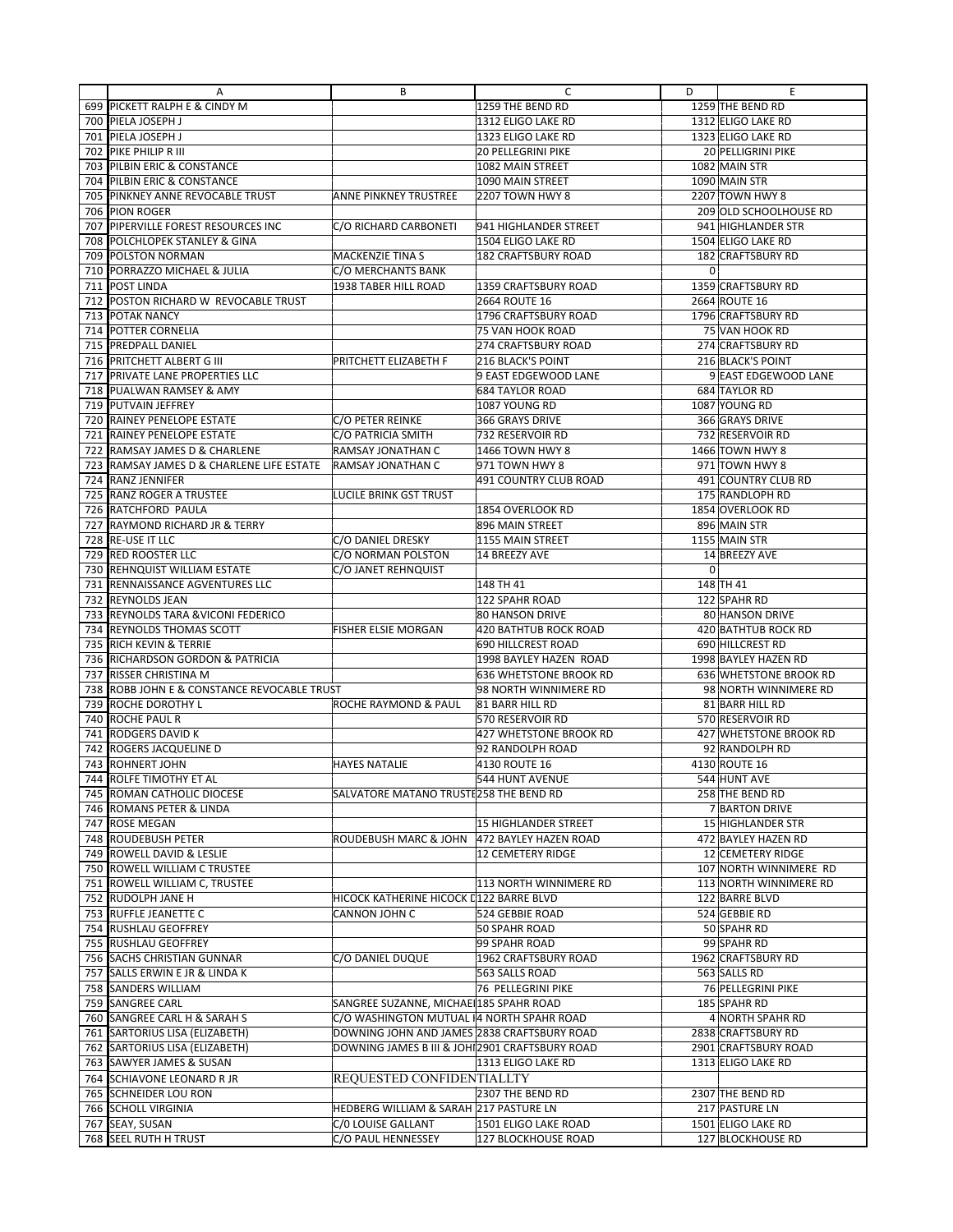|     | Α                                          | В                                              | C                                | D              | E                           |
|-----|--------------------------------------------|------------------------------------------------|----------------------------------|----------------|-----------------------------|
|     | 769 SHAHEEN ANGELA                         | VONCULIN JOANNA                                | 179 SPARHAWK ROAD                |                | 179 SPARHAWK RD             |
|     | 770 SHARP GREGORY H & NINA A               |                                                | 159 CRAFTSBURY ROAD              |                | 159 CRAFTSBURY RD           |
|     | 771 SHATNEY LEO                            |                                                | 65 TAMARACK RANCH RD             |                | <b>65 TAMARACK RANCH RD</b> |
|     | 772 SHATNEY LEO, STEVE & CHRISTINE         |                                                | 55 HIGHLANDER STREET             |                | 55 HIGHLANDER STR           |
|     | 773 SHATNEY RAY                            | PO BOX 84                                      | 1305 ROUTE 16                    |                | 1305 ROUTE 16               |
|     | 774 SHATNEY RAY                            |                                                | 1325 ROUTE 16                    |                | 1325 ROUTE 16               |
|     | 775 SHATNEY STEVE & CHRISTINE              | SHATNEY LEO                                    | 933 HILLCREST RD                 |                | 933 HILLCREST RD            |
|     | 776 SHATNEY WILLIAM & LINDA                |                                                | 102 SHATNEY ROAD                 |                | 102 SHATNEY RD              |
|     | 777 SHATTUCK THOMAS W                      | SHATTUCK JAMES L                               | 370 BATHTUB ROCK ROAD            |                | 370 BATHTUB ROCK RD         |
|     | 778 SHEPARD WENDALL F & BEVERLY B          |                                                | 90 DURKEE DRIVE                  |                | 90 DURKEE DRIVE             |
|     | 779 SHF LLC                                |                                                | 487 SKUNK HOLLOW ROAD            |                | 487 SKUNK HOLLOW ROAD       |
|     | 780 SHORT TIMOTHY                          | HOLMES DEBORAH                                 | 96 WILSON ST                     |                | 96 WILSON STR               |
| 781 | <b>SHORT TIMOTHY</b>                       | HOLMES DEBORAH                                 | 224 CEMETERY RIDGE               |                | 224 CEMETERY RIDGE          |
| 782 | SIGLER SOUTH                               |                                                | 1716 LAKE SHORE ROAD             |                | 1716 LAKE SHORE RD          |
| 783 | <b>SILVER HOWARD</b>                       |                                                | 189 EAST MAIN STREET             |                | 189 EAST MAIN STR           |
|     | 784 SILVER JOHN                            |                                                | 927 ROUTE 16                     |                | 9 FIREFLY DRIVE             |
|     | 785 SKILLEN BEATRICE C                     | REQUESTED CONFIDENTIALLTY                      |                                  |                |                             |
|     | 786 SLATER JOHN SCOTT                      | STONE JOHN C III & SLATER S. 162 PLEASANTS STR |                                  |                | 162 PLEASANTS STR           |
| 787 | <b>SLATER SUSAN &amp; MALLON MARIE</b>     | C/O MARIE MALLON                               | 152 PLEASANTS STREET             |                | 152 PLEASANTS STR           |
|     | 788 SLATER SUSAN & MALLON MARIE            | C/O MARIE MALLON                               | 105 HUGO LANE                    |                | 105 HUGO LANE               |
| 789 | <b>SLOCUM WILLIAM D JR &amp; MARILYN F</b> |                                                | 670 CEMETERY RIDGE               |                | 670 CEMETERY RIDGE          |
|     | 790 SMITH SARAH                            | TRUSTEE SARAH C SMITH REV216 HANKS HILL        |                                  |                | 216 HANKS HILL              |
| 791 | SMITH ALBERT D LIFE ESTATE                 | CAMP SUSAN SMITH                               | 618 ELIGO LAKE RD                |                | 618 ELIGO LAKE RD           |
| 792 | <b>SMITH DAVID B JR</b>                    | SMITH WILHELMINA V O SMI 162 SMITH ROAD        |                                  |                | 162 SMITH RD                |
| 793 | SMITH DAVID B JR & WILHELMINA              |                                                | .30 ACRES & CAMP                 |                | 160 SMITH RD                |
| 794 | <b>SMITH LACEY B</b>                       |                                                | 122 ASPENHURST                   |                | 122 ASPENHURST              |
| 795 | <b>SMITH LACEY B TRUSTEE</b>               | U/A DTD 11/30/95                               | <b>201 COUNTRY CLUB ROAD</b>     |                | 201 COUNTRY CLUB RD         |
|     | 796 SMITH NATHANIEL                        | <b>MCKINNEY KATINA</b>                         | 96 ASPENHURST                    |                | 96 ASPENHURST               |
| 797 | <b>SMITH NATHANIEL B &amp; PRISCILLA</b>   |                                                | 181 BREEZY AVE                   |                | 181 BREEZY AVE              |
|     | 798 SMITH WILLIAM H                        |                                                | 310 BAKER HILL ROAD              |                | 310 BAKER HILL ROAD         |
| 799 | SMITH WILLIAM H.                           | KEHLER, CAROLYN                                | 60 EAST ST                       |                | 60 EAST STR                 |
|     | 800 SNEDEKER DOROTHY                       |                                                | 1661 CRAFTSBURY ROAD             |                | 1661 CRAFTSBURY RD          |
| 801 | <b>SNYDER MARK</b>                         |                                                | 1066 MAIN STREET                 |                | 1066 MAIN STR               |
| 802 | <b>SPEARE MARY C</b>                       |                                                | 45 GRANITE STREET                |                | 45 GRANITE STR              |
|     | 803 SPRAGUE FANNIE S ESTATE                | C/O THEODORE GUTHRIE                           | 117 BLACK'S POINT                |                | 117 BLACK'S POINT           |
| 804 | <b>SPRENGER JANE G TRUST</b>               | DATED SEPTEMBER 13 2006                        | 193 CHENEY ROAD                  |                | 193 CHENEY RD               |
|     | 805 SPRENGER TRUST                         | DATED 9/13/2006                                | 579 COUNTRY CLUB ROAD            |                | 579 COUNTRY CLUB RD         |
|     | 806 ST LOUIS JUNE (LIFE ESTATE)            | ST LOUIS WAYNE                                 | 6210 ROUTE 16                    |                | 6210 ROUTE 16               |
| 807 | <b>ST LOUIS TRACY</b>                      |                                                | 5955 ROUTE 16                    |                | 5955 ROUTE 16               |
|     | 808 ST LOUIS TRACY                         |                                                | 6265 ROUTE 16                    |                | 6265 ROUTE 16               |
| 809 | <b>ST LOUIS TRACY</b>                      |                                                | 990 HORSE POND ROAD              |                | 990 HORSE POND RD           |
|     | 810 STEDMAN (OLMSTED) MARY J               | C/O SALLY OLMSTED                              | 1680 LAKE SHORE ROAD             |                | 1680 LAKE SHORE RD          |
| 811 | <b>STEGNER S PAGE &amp; LYNN</b>           | STEGNER MARY ALLISON                           | <b>REQUESTED CONFIDENTIALLTY</b> |                |                             |
| 812 | <b>STEGNER TRUST</b>                       | <b>MARION STEGNER TRUSTEE</b>                  | 165 CEMETERY RIDGE               |                | 165 CEMETERY RIDGE          |
|     | 813 STEHLE EDWARD R                        |                                                | 191 SKUNK HOLLOW ROAD            |                | 191 SKUNK HOLLOW ROAD       |
|     | 814 NEW PERSON                             |                                                | 1860 LAKE SHORE ROAD             |                | 1860 LAKE SHORE RD          |
|     | 815 STEIN KARL                             | <b>CARPENTER JUDITH</b>                        | 929 ROUTE 16                     |                | 140 FIREFLY DRIVE           |
|     | 816 STEVENS ANNE V                         |                                                | 1488 LAKE SHORE ROAD             |                | 1488 LAKE SHORE RD          |
|     | 817 STEVENS JAMES H & CHARLEEN TRUSTEES    |                                                | 39 BLACK'S POINT                 |                | 39 BLACK'S POINT            |
|     | 818 STINSON JOAN H                         |                                                | 919 WHITE ROAD                   |                | 919 WHITE RD                |
|     | 819 STONE NORMAN                           | C/O DEBORAH FINNIGAN                           | 499 VOGAN RD                     |                | 499 VOGAN ROAD              |
|     | 820 STONE RODNEY & LINDA D                 |                                                | 1051 GARVIN HILL ROAD            |                | 1051 GARVIN HILL RD         |
|     | 821 STONER GORDON                          | ROSE CINDY                                     | 379 NORTH SHORE ROAD             |                | 379 NORTH SHORE RD          |
|     | 822 STONER JEAN S & S DAVID, TRUSTEES      | JEAN S STONER FAMILY TRUS 153 SPAHR ROAD       |                                  |                | 153 SPAHR RD                |
|     | 823 STONER RICHARD/JUDY/SUSAN              | STONER GORDON & ROSE C                         | 719 CRAFTSBURY ROAD              |                | 719 CRAFTSBURY RD           |
|     | 824 STONER S DAVID & JEAN S, TRUSTEES      | S DAVID STONER FAMILY TRU495 HANKS HILL        |                                  |                | 495 HANKS HILL              |
|     | 825 STUART MICHAEL & DENISE                |                                                | 43.6 ACRES                       |                | 411 GONYAW RD               |
|     | 826 SUHR AUDREY                            |                                                | 41 COUNTRY CLUB ROAD             |                | 41 COUNTRY CLUB RD          |
|     | 827 SULLIVAN PATRICIA                      | <b>SULLIVAN NANCY</b>                          | 40 VIRGINIA LANE                 |                | 40 VIRGINIA LANE            |
|     | 828 SULLIVAN PATRICIA                      | <b>SULLIVAN NANCY</b>                          | 45 VIRGINIA LANE                 |                | 45 VIRGINIA LANE            |
|     | 829 SULLIVAN NANCY                         | REQUESTED CONFIDENTIALLTY                      |                                  | $\overline{0}$ |                             |
|     | 830 SULLIVAN PATRICIA                      | SULLIVAN NANCY, SULLIVAN #100 HUSSEY LANE      |                                  |                | 100 HUSSEY LANE             |
|     | 831 SULLIVAN PATRICIA                      |                                                | 82 BREEZY AVE                    |                | 82 BREEZY AVE               |
|     | 832 SULLIVAN PATRICIA, NANCY & KATHLEEN    | C/O PA SULLIVAN                                | 127 HUSSEY LANE                  |                | 127 HUSSEY LANE             |
|     | 833 SULLIVAN RICHARD J & ANN               |                                                | 2505 THE BEND RD                 |                | 2505 THE BEND RD            |
|     | 834 SUTTON JAMES E & VICTORIA E            |                                                | 542 YOUNG RD                     |                | 542 YOUNG RD                |
|     | 835 SWYER LEONARD                          | <b>HALL ALLISON</b>                            |                                  |                | 1778 LAKE SHORE RD          |
|     | 836 TELEPHONE OPERATING COMPANY OF VT LLC  |                                                | 2622 THE BEND RD                 |                | 2622 THE BEND RD            |
|     | 837 THE PASSIONIST FOUNDATION              | OF THE STATE OF VERMONT                        | 420 HILLCREST RD                 |                | 420 HILLCREST RD            |
|     | 838 THOMAS TANYA D                         |                                                | 557 GARVIN HILL ROAD             |                | 577 GARVIN HILL ROAD        |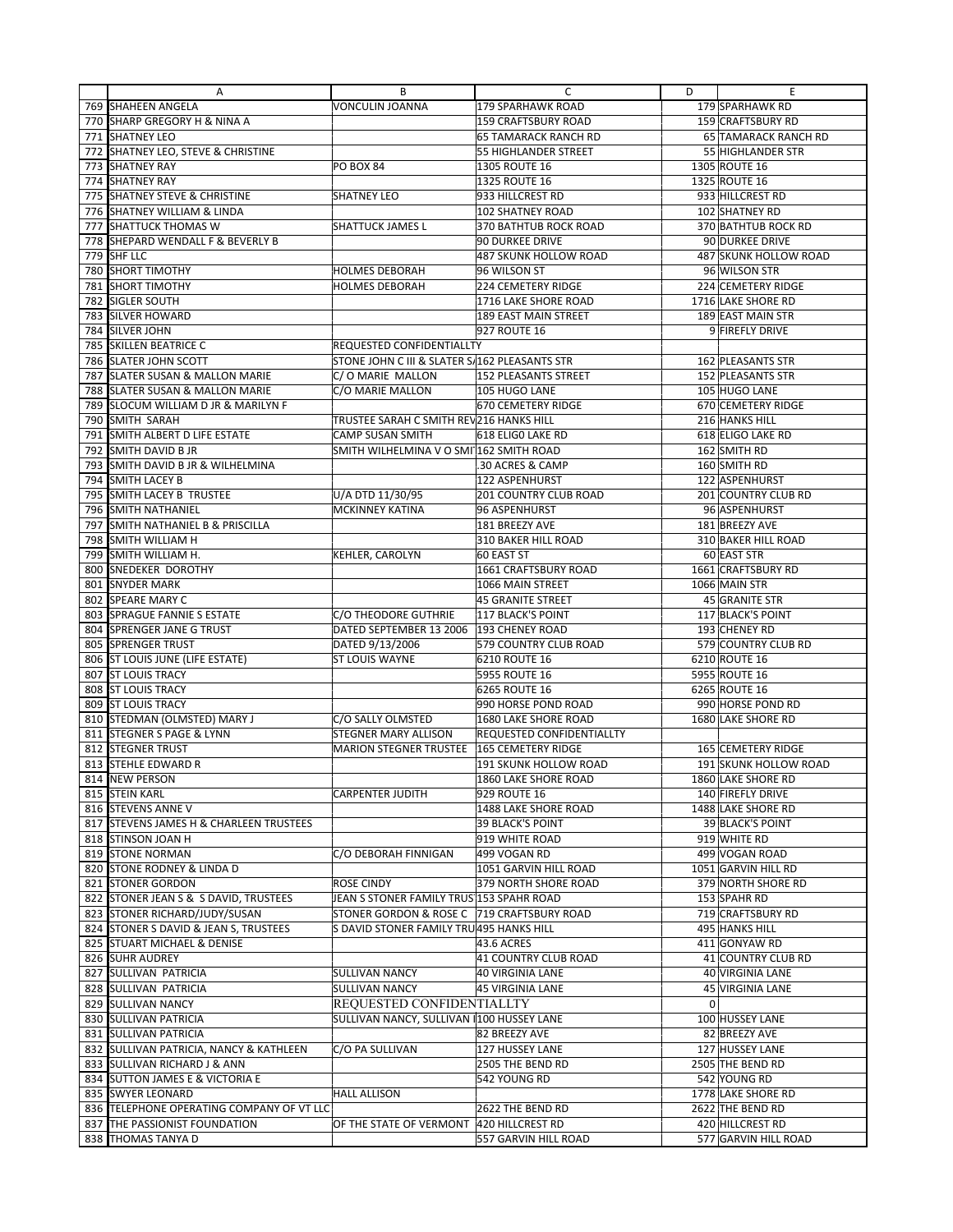|     | Α                                                            | В                                              | С                          | D | E                     |
|-----|--------------------------------------------------------------|------------------------------------------------|----------------------------|---|-----------------------|
|     | 839 THOMAS TANYA D                                           |                                                | 851 GARVIN HILL ROAD       |   | 851 GARVIN HILL RD    |
|     | 840 THOMPSON MICHAEL & SANDY                                 |                                                |                            |   | 1023 SALLS RD         |
|     | 841 THOMPSON PERRY & KAREN                                   |                                                | 800 TAMARACK RANCH RD      |   | 800 TAMARACK RANCH RD |
|     | 842 THOMPSON PERRY & KAREN                                   |                                                | 613 HUNT AVENUE            |   | 613 HUNT AVE          |
|     | 843 THOMPSON WILLIAM & MARY                                  |                                                | 767 MAIN STREET            |   | 767 MAIN STREET       |
| 844 | <b>THOMPSON WILLIAM &amp; MARY</b>                           |                                                | 65 OLD SCHOOLHOUSE RD      |   | 65 OLD SCHOOLHOUSE RD |
| 845 | <b>THOMSON SEAN</b>                                          |                                                | 10 TOUSANT HILL RD         |   | 10 TOUSANT HILL RD    |
| 846 | <b>THORNE JENNIFER</b>                                       | HISLOP STEPHEN                                 | 767 LAKE SHORE ROAD        |   | 767 LAKE SHORE RD     |
|     | <b>THORNE JENNIFER</b>                                       |                                                |                            |   |                       |
| 847 | 848 THURNEYSSEN PHILIPPE REVOCABLE TRUST                     | ATT LINDA LIVINGSTONE                          | 150 COOK HILL ROAD         |   | 150 COOK HILL RD      |
|     |                                                              |                                                | 1662 TOWN HWY 8            |   | 1662 TOWN HWY 8       |
| 849 | <b>TITUS BRIAN E</b>                                         | RECCHIA FRANCES A                              | 39 SWAMP ROAD              |   | 39 SWAMP RD           |
|     | 850 TOLMAN HAROLD & LORRAINE                                 |                                                | 224 HANSON DRIVE           |   | 224 HANSON DRIVE      |
| 851 | <b>TOLMAN HAROLD AND LORRAINE</b>                            |                                                | 177 HIGHLANDER STREET      |   | 177 HIGHLANDER STREET |
|     | 852 TOLMAN JEFFERSON & JACQUELYN                             | RAMSAY JAMES & CHARLENE 928 TOWN HWY 8         |                            |   | 928 TOWN HWY 8        |
|     | 853 TOUSANT JAMES & DIANA                                    |                                                |                            |   | 161 FIREFLY DRIVE     |
|     | 854 TOWN OF GREENSBORO                                       | <b>GREENSBORO TOWN HALL</b>                    |                            |   | 81 LAUREDON AVE       |
|     | 855 TOWN OF GREENSBORO                                       |                                                | 767 BREEZY AVENUE          |   | 767 BREEZY AVE        |
|     | 856 TREADWELL JOHN & JUDITH                                  |                                                | <b>HARDWICK STREET</b>     |   | 2452 HARDWICK STR     |
| 857 | <b>TUCKER JANE (THRALL)</b>                                  |                                                | 125 HARRINGTON RD          |   | 125 HARRINGTON RD     |
|     | 858  TWISS ROBERT J & HELEN TRUSTEES                         | F/B/O THE TWISS FAMILY TRU228 EDSALL ROAD      |                            |   | 228 EDSALL RD         |
| 859 | <b>TYRRELL TINA MARIE</b>                                    |                                                | <b>213 ROUTE 16</b>        |   | 213 ROUTE 16          |
|     | 860 TYRRELL WILLIAM C & JACQUELINE                           |                                                | <b>234 ROUTE 16</b>        |   | 234 ROUTE 16          |
| 861 | UNITED CHURCH OF CHRIST                                      |                                                | 165 WILSON ST              |   | 165 WILSON STR        |
|     | 862 UNITED CHURCH OF CHRIST PARSONAGE                        |                                                | 129 WILSON ST              |   | 129 WILSON STR        |
|     | 863 JUNSER COLIN J                                           |                                                | 1439 GEBBIE ROAD           |   | 1439 GEBBIE RD        |
| 864 | <b>URIE BRETT A &amp; MARJORIE L</b>                         |                                                | 2420 SHADOW LAKE ROAD      |   | 2420 SHADOW LAKE RD   |
|     | 865 URIE LOWELL                                              |                                                | 2225 SHADOW LAKE ROAD      |   | 2225 SHADOW LAKE RD   |
| 866 | <b>VALLIERE SHARRON</b>                                      |                                                | <b>24 WINNIMERE CIRCLE</b> |   | 24 WINNIMERE CIRCLE   |
|     | 867 VAN LEUVEN JOSEPHINE                                     |                                                | 1109 MAIN STREET           |   | 1109 MAIN STR         |
|     | 868 VAN OOT PETER & SUSAN                                    |                                                | <b>36 WINNIMERE CIRCLE</b> |   | 36 WINNIMERE CIRCLE   |
|     | 869 VAN WYCK NEAL E & ALICE G                                |                                                | <b>230 BLOCKHOUSE ROAD</b> |   | 230 BLOCKHOUSE RD     |
|     | 870 VANTOUR BARBARA A                                        |                                                | 1188 MAIN STREET           |   | 1188 MAIN STR         |
| 871 | <b>VERMONT BEAGLE CLUB</b>                                   | C/O DAVE WARDEN, TREASUIOFF CENTER ROAD        |                            |   | 4517 CENTER RD        |
|     | 872 VERMONT ELECTRIC COOPERATIVE, INC                        |                                                |                            | 0 |                       |
|     |                                                              |                                                |                            |   |                       |
|     | 873 VERMONT LAND TRUST<br>874 VERMONT LAND TRUST             |                                                | 1000 HUNT AVENUE           |   | 1000 HUNT AVE         |
|     |                                                              |                                                | 200 BREEZY AVE             |   | 200 BREEZY AVE        |
| 875 | <b>VERMONT LAND TRUST INC</b>                                |                                                | 200 SHADOW LAKE ROAD       |   | 200 SHADOW LAKE RD    |
| 876 | <b>VERMONT STATE OF</b>                                      | C/O VT FISH & WILDLIFE DEP1651 LONG POND ROAD  |                            |   | 651 LONG POND RD      |
|     | 877 VERMONT STATE OF                                         | C/O VT FISH & WILDLIFE DEP11710 ELIGO LAKE RD  |                            |   | 1710 ELIGO LAKE RD    |
|     | 878 VERMONT STATE OF                                         | C/O VT FISH & WILDLIFE DEP150 HORSE POND ROAD  |                            |   | 50 HORSE POND RD      |
|     | 879 VOGAN CASEY                                              | C/O KAREN VOGAN                                | 801 YOUNG ROAD             |   | 801 YOUNG ROAD        |
|     | 880 VON HESSERT VICTORIA                                     | KEHLER ANDREW                                  | 164 CHENEY ROAD            |   | 164 CHENEY RD         |
| 881 | VON HESSERT-KEHLER VICTORIA & KEHLER ANVON HESSERT JULIANE A |                                                | 336 GARVIN HILL RD         |   | 336 GARVIN HILL RD    |
|     | 882 WAIBLE ROGER & JUDY                                      |                                                | 642 YOUNG RD               |   | 642 YOUNG RD          |
|     | 883 WAKELEY ASSOCIATES                                       | C/O JANET W JOHNSTON                           | 202 EDGEWOOD LANE          |   | 202 EDGEWOOD LANE     |
|     | 884 WALKER JAMES & MICHELE G                                 |                                                | 108 DURKEE DRIVE           |   | 108 DURKEE DRIVE      |
|     | 885 WALKER THOMAS, BRENDA, ROBERT                            |                                                | 1128 MAIN STREET           |   | 1128 MAIN STR         |
|     | 886 WALKUP CAROL                                             | BROWN DAVID, WALKUP PAT 811 HIGHLANDER STREET  |                            |   | 811 HIGHLANDER STR    |
|     | 887 WALSH RICHARD                                            | O'BRIEN KRISTEN                                | 1974 THE BEND RD           |   | 1974 THE BEND RD      |
|     | 888 WASHINGTON ELECTRIC CO-OP                                |                                                |                            | 0 |                       |
|     | 889 WASSERMAN JAMES C                                        | WASSERMAN PATRICIA FURL(731 BAYLEY HAZEN ROAD  |                            |   | 731 BAYLEY HAZEN RD   |
|     | 890 WEATHERVANE L P                                          |                                                | 48 BREEZY AVE              |   | 48 BREEZY AVE         |
|     | 891 WEATHERVANE LP                                           |                                                | 300 TAYLOR ROAD            |   | 300 TAYLOR RD         |
|     | 892 WEBB PATRICIA A                                          |                                                | 813 NORTH SHORE ROAD       |   | 813 NORTH SHORE RD    |
|     | 893 WENDY OTAVSKY                                            | 129 LAZY LANE LLC                              | 129 LAZY LANE              |   | 129 LAZY LANE         |
|     | 894 WHITALL WB & JW LIVING TRUSTS                            | TRUSTEES WB & JW WHITALL 1669 BAYLEY HAZEN RD  |                            |   | 1669 BAYLEY HAZEN RD  |
|     | 895 WHITE GLORIA B                                           |                                                | 1452 THE BEND RD           |   | 1452 THE BEND RD      |
|     | 896 WHITE MARY, TRUSTEE                                      | WHITE MARGARET, WHITE TH1152 GEBBIE ROAD       |                            |   | 1152 GEBBIE RD        |
|     | 897 WHITMORE/SHATNEY REALTY HOLDING CO., LLC                 |                                                | 1566 ROUTE 16              |   | 1566 ROUTE 16         |
|     | 898 WHITTEN WILLIAM W & NANCY F                              |                                                | 220 LAKEVIEW ROAD          |   | 220 LAKEVIEW RD       |
|     | 899 WILDER BRUCE A & KATHERINE                               |                                                | 369 HANSON DRIVE           |   | 369 HANSON DRIVE      |
|     | 900 WILLEY DEBORAH                                           |                                                | <b>67 DECKER DRIVE</b>     |   | 67 DECKER DRIVE       |
|     | 901 WILLEY GERTRUDE ESTATE OF                                | C/O HURST ROBERT                               |                            |   | 57 BREEZY AVE         |
|     | 902 WILLEYS STORE INC                                        |                                                | 7 BREEZY AVE               |   | 7 BREEZY AVE          |
|     | 903 WILLIAMS ELSA                                            | YOUNG MARY & WILLIAMS EI 134 BAYLEY HAZEN ROAD |                            |   | 134 BAYLEY HAZEN RD   |
|     | 904 WILLIAMS HEATHER                                         |                                                | 109 HANKS HILL             |   | 109 HANKS HILL        |
|     | 905 WILLIAMS SUSAN                                           | WILLIAMS SARAH & WILLIAM 323 BREEZY AVE        |                            |   | 323 BREEZY AVE        |
|     |                                                              |                                                |                            |   |                       |
|     | 906 WILLIAMS SUSAN R TRUST                                   | WILLIAMS SARAH & WILLIAM 67 VIRGINIA LANE      |                            |   | 67 VIRGINIA LANE      |
|     | 907 WILLS TYRONE                                             |                                                | 20 WENDALL DRIVE           |   | 20 WENDALL DRIVE      |
|     | 908 WILSON ADAM B                                            |                                                | 917 ELIGO LAKE RD          |   | 917 ELIGO LAKE RD     |